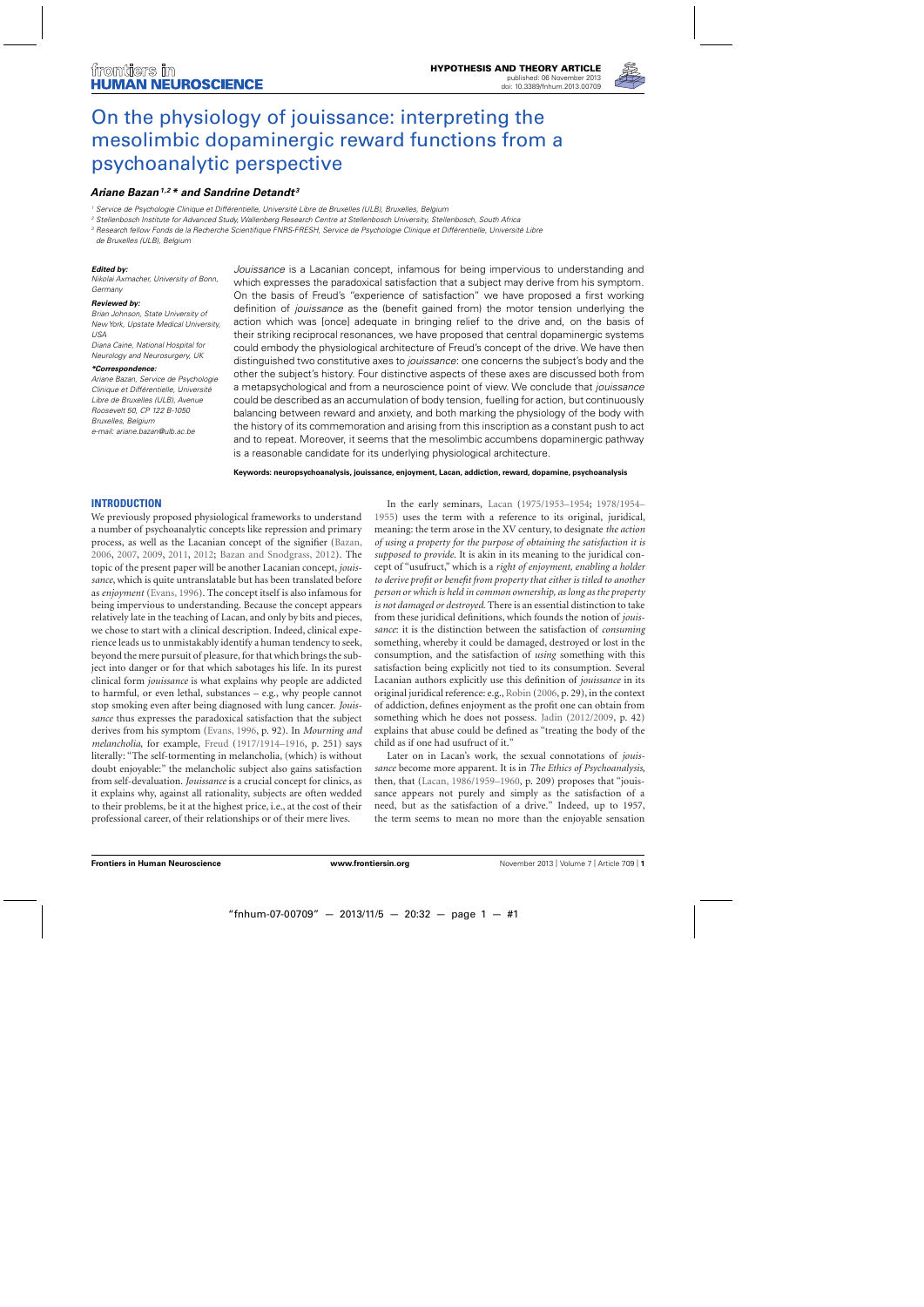that accompanies the satisfaction of a biological need such as hunger [\(Lacan](#page-11-0), [1994/1956–1957](#page-11-0), p. 125), but in this seminar*jouissance* and pleasure are distinguished. It is therefore that, starting precisely from Freud's model of drive, we will propose a metapsychological understanding of the concept of *jouissance* which will allow for an operationalisation in physiological terms. We have organized our paper in two parts, a psychoanalytic (metapsychological) part followed by a (neuro-)physiological part. Moreover, we have distinguished two constitutive axes to *jouissance*: one has to do with the *body* and entails the aspects of (1) the drive, (2) the experience of satisfaction and (3) the dimension of excess (of body tension); the other has to do with the (subject's) *history* and basically entails the commemoration of a trait, complying to repeat. These four distinctive aspects are respectively discussed both from a metapsychological and from a neuroscience point of view.

#### **METAPSYCHOLOGY: FROM BODY TO HISTORY BODY**

#### *Freud's model of the drive*

In [Freud'](#page-11-0)s [\(1915\)](#page-11-0) model, a drive has a source (a biological need or lack), an aim (the satisfaction of that need), an object (adequate in satisfying the need) and an impetus (a pressure pushing to act). Hunger could, in this model, start with a biological signal, such as low blood sugar sensed in the lateral hypothalamus (LH). This lack is sensed by the central nervous system (symbolized by ψ in Freud's *Project*) where the lack accumulates as an excess of endogenous quantities: "The nucleus of  $\psi$  is connected with the paths by which endogenous quantities of excitation ascend. (…) The filling of the nuclear neurones in  $\psi$  will have as its result an effort to discharge, an *urgency* which is released along the motor pathway. Experience shows that here the first path to be taken is that leading to *internal change* (expression of emotions, screaming, vascular innervation). But no such discharge can produce an unburdening result, since the endogenous stimulus continues to be received and the ψ tension is restored" [\(Freud](#page-11-0), [1956/1895a](#page-11-0), p. 317–318). In other words, the emptiness of the stomach is centrally conveyed and results in an internal state of excitation, of mobilisation of the organism. The newborn child reacts by an undirected motor discharge, in a (vain) attempt to lower the body tension. The baby giggles and screams. [Freud](#page-11-0) [\(1956/1895a](#page-11-0), p. 318) continuous: "The removal of the stimulus is only made possible here by an intervention which for the time being gets rid of the release of *Q*η` (excitation quantity) in the interior of the body; and this intervention calls for an alteration in the external world (supply of nourishment, proximity of the sexual object) which, as a *specific action*, can only be brought about in definite ways. At first, the human organism is incapable of bringing about the specific action. It takes place by *extraneous help*, when the attention of an experienced person is drawn to the child's state by discharge along the path of internal state (e.g., by the child's screaming). When the helpful person has performed the work of the specific action in the external world for the helpless one, the latter is in a position, by means of reflex contrivances, immediately to carry out in the interior of this body the activity necessary for removing the endogenous stimulus. The total event then constitutes an *experience of satisfaction* (…)." The mother, or another conspecific, hears the cries and thinks "he must be hungry," she might take the child and put him to her breast. In other words, the mother interprets the cry (or the action) of the child. The child thereby is enabled to release the sucking reflex and milk comes into the body. Thereby, the need is satisfied an this very "removing (of) the endogenous stimulus" is experienced as pleasure according to [Freud'](#page-11-0)s [\(1955/1920,](#page-11-0) p. 7–8) definition: "We have decided to relate pleasure and unpleasure to the quantity of excitation that is present in the mind but is not in way "bound," and to relate them in such a manner that unpleasure corresponds to an increase in the quantity of excitation and pleasure to a diminution." The milk constitutes an adequate response to the need which was at the source of the discharge impetus (the cry) of the child. Thereby, and thanks to the interpretation, the action acquires a specific status: it becomes an *adequate action* [\(Freud, 1999/1895b](#page-11-0), p. 108).

If the definition of pleasure in this scenario is clear, for [Jadin](#page-11-0) [\(2012/2009](#page-11-0), p. 58), it is also "evident that the endogenous drives (in the experience of satisfaction) constitute an aspect of *jouissance*." Indeed, [Lacan](#page-11-0) [\(1986/1959–1960,](#page-11-0) p. 209) considers that jouissance is the satisfaction of a drive, and not simply of the need which is at its origin. [Scherrer](#page-11-0) [\(2010,](#page-11-0) p. 143) even adds: "the aim and object of the drive is pure enjoyment, without an object and unconditionally." It is at this point that we would like to propose a first operationalisation of the concepts of pleasure and *jouissance*: indeed, we propose that in Freud's model of the drive *pleasure is what results from the release of tension induced by the consumption of a suitable object of the drive while jouissance is the (benefit gained from) the motor tension underlying the action which was (once) adequate in bringing relief to the drive.* In this definition, both, pleasure and *jouissance*, can be aspects of satisfaction of the drive, but, while pleasure implies the consumption of an object, *jouissance* is in the motor mobilization or *use* of the body – i.e., in the motor mobilization of those action pathways that were (once) adequate in delivering pleasure. This definition suits with the juridical origins of the word *jouissance*, where it was reserved for the satisfaction of *using* something without consuming it. Moreover, in the distinction here proposed pleasure is tied to the object, while *jouissance* is related to motor action. This is in agreement with e.g., [Marie](#page-11-0) [\(2004,](#page-11-0) p. 27) who says: "*Jouissance* (…) is very close to l'*Agieren*, (…) according to its Latin etymology, agere, i.e., accomplish, express by the movement. Any modality of *jouissance* is of the order of the *Agieren*."

# *Experience of satisfaction*

The "experience of satisfaction" is a good place to start discussing *jouissance*, e.g., [Marie](#page-11-0) [\(2004](#page-11-0) p. 25) says: "when the question of enjoyment appears in the writings of Freud, in *The Project*, it is about the experience of satisfaction of the drive economy." Let's go back to [Freud](#page-11-0) [\(1956/1895a,](#page-11-0) p. 318): "The total event then constitutes an *experience of satisfaction*, which has the most radical results on the development of the individual's functions. For three things occur in the  $\psi$  system: (1) a lasting discharge is effected and so the urgency which had produced unpleasure in  $\omega$  is brought to an end; (2) a cathexis of one (or several) of the neurons which correspond to the perception of an object occurs in the pallium; and (3) at other points of the pallium information arrives of the discharge of the released reflex movement which follows upon the specific action. A facilitation is then formed between these cathexes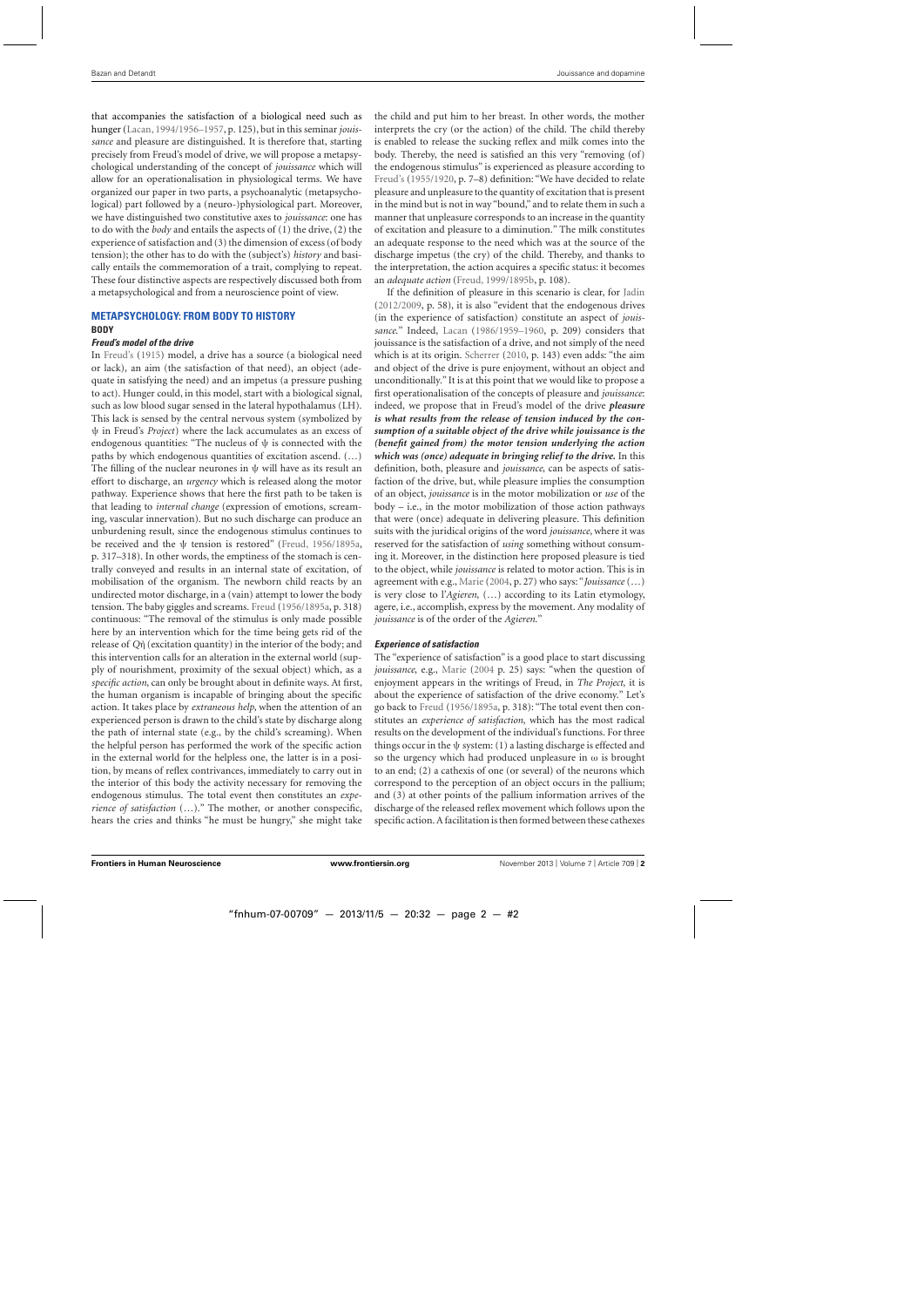and the nuclear neurones." The *pallium*, in Freud's vocabulary, is the part of the central nervous system which is connected with the outer body (specific senses and striated muscles) while the *nuclear* neurons innervate the inner body (the viscera)<sup>1</sup>. [Freud](#page-11-0) [\(1956/1895a](#page-11-0), p. 312) adds that " $\omega$  is assumed to be filled from  $\psi$ ," in other words, it is the ("nucleus" of the) central nervous system which informs  $\omega^2$  of the actual values of the homeostatic situation in the inner body.

In other words, the experience of satisfaction is as much the adequate resolve of a drive tension than it is the "radical result" of it, namely a lasting facilitation of the associations between a state of body tension at the level of a neural comparator system  $(\omega)$ , a perceptual image of an adequate object, and a motor representation of an action adequate in resolving the tension. As a result: "(…) when the state of *urgency* or *wishing* re-appears (from ψ to  $\omega$ ), the cathexis will also pass over on to the two memories and will activate them. Probably the mnemic image of the object will be the first to be affected by the *wishful activation.* I do not doubt that in the first instance this wishful activation will produce the same thing as a perception – namely a *hallucination*" [\(Freud](#page-11-0), [1956/1895a,](#page-11-0) p. 319). We would now add that the wishful activation will also produce a motor body tension, and that this motor tension would then be equivalent to the Lacanian concept of *jouissance*. The biological needs are capable of inducing a reserve of motor tension, which will be recruited to act in order to meet the demands of life, and this reserve of motor tension is equivalent to *jouissance*: "A little bit of *jouissance*, a certain excess is nevertheless necessary from the start. Indeed, the necessities or demands of life (*Not des Lebens*) are such that the nervous system needs to gather a reserve amount to face them" [\(Jadin, 2012/2009](#page-11-0), p. 58).

A question at this point, then, is if this state of body tension is in and by itself in some ways satisfying? It is difficult to decide this question. It could be that body tension has an inherently rewarding effect (see further), but it could also be that the dimension of *enjoyment* more particularly refers to (an) inaugural experience(s) of satisfaction. For example, Scherrer [\(Freymann et al., 2012,](#page-11-0) p. 7) says: "The drive is caused by the search, the sting of the recovery of the hallucinatory revival of a previous experience of satisfaction. Hallucination of which we may assume that it was *accompanied by an unprecedented pleasure, particularly intense, excessive, incommensurate with the pleasure associated with the simple release of tension of the need*" (Italics added).

# *Excess of body tension*

For [Lacan](#page-11-0) [\(1986/1959–1960, p. 42;](#page-11-0) [1965–1966](#page-11-0), p. 137; 1999/1972– 1973, p. 26), a body "is something that is made to enjoy, to enjoy itself," "it belongs to a body to enjoy" and "a body is there to be enjoyed." To understand this, let's push the Lacanian understanding of *jouissance* a little bit further. In the inaugural experience of satisfaction of hunger, the baby is given the breast by his mother. In a following frontal encounter with the breast, the sucking movement will be released. [Jadin](#page-11-0) [\(2012/2009](#page-11-0), p. 58–59): "But the case may be that the breast is seen from the side. Discharge, then, is delayed and will only take place after a certain search, for example by means of a movement of the head. For this quest, the child must in a first time decompose the perception, this is the *Urteilen* (…) (the *judging*). The child will perceive at the one hand something identical and specific of the breast, the thing itself of the breast, *the Thing* (*das Ding*) seen from the front, and on the other hand, an element that may vary. When this variable element is strange, the child will delay the discharge. (…) You can see that *the Thing* is something very specific. It is present at the same time when the object satisfying the drive is effectively perceived, and when the object is only imagined as complete, anticipated by desire. *The Thing* is the portion always invested by the *jouissance* (…). In the system of neurons described by Freud that *Thing* of the perceptual complex corresponds to a nuclear neuron of the brain which is continuously invested, continuously filled by endogenous quantities, the production of which is constant."

In our opinion, the notion of jouissance thus seems to balance between two kinds of body tension. The notion of "body tension" is a kind of readiness to act, a motor preparedness, which is probably situated mostly centrally, as an activation level of the central nervous system, but some of which may percolate to the body through subthreshold peripheral motor commands and executions (e.g., mini-contractions). At the one hand, there is the body tension, which we referred to before, specifically preparing an adequate act, which was once accomplished before during an experience of satisfaction. We propose that this part would then correspond to the variable part, as it is activated in reaction to an "attribute" (or an "affordance," in cognitive term; [Gibson](#page-11-0), [1977\)](#page-11-0)

<sup>&</sup>lt;sup>1</sup>Note that this roughly corresponds to the divide between the brainstem and limbic system, innervating the vegetative functions of the internal body and the neocortex, innervating the sensory systems and the motor control of the external body.

<sup>&</sup>lt;sup>2</sup> Freud's ω-neurones are a real headbreaker: they are "excited along with perception" [Freud](#page-11-0) [\(1956/1895a](#page-11-0), p. 309), "behave like organs of perception, and in them we could find no place for a memory" [Freud](#page-11-0) [\(1956/1895a,](#page-11-0) p. 309) while "These neurones must have a discharge, however small (…). The discharge will, like all others, go in the direction of motility (…)." [Freud](#page-11-0) [\(1956/1895a,](#page-11-0) p. 311). [Freud](#page-11-0) [\(1956/1895a,](#page-11-0) p. 309) *needs* to think them to understand how physical entities (e.g., stimuli), which structurally are *quantities*, become mental entities characterized by *quality*. As to their working principle, Freud proposed that they are incapable of receiving stimuli, "but that instead they appropriate the *period* of excitation and that this state of theirs of being affected by period while they are filled with the minimum of *Q*η` [quantities, stimuli] is the fundamental basis of consciousness" [Freud](#page-11-0) [\(1956/1895a,](#page-11-0) p. 311) and indeed "consciousness is the subjective side of one part of the physical processes in the nervous system, namely of the  $\omega$  processes." We propose that these ω-neurones could stand for *comparator systems* in general, which very much work like thermostats comparing set-values with actual values (see also [Bazan, 2007\)](#page-10-0). They allow absolute quantity amount to acquire, by comparison, value labels (e.g., "so much short of," "so much in excess of," etc.), i.e., *they transform quantities in qualities*. The confusion about them being sensory or motor would be logical as they comprise a sensory monitoring directly connected to a possible (disinhibition of) discharge. Moreover, Freud adds: "*unpleasure* would have to be regarded as coinciding with a raising of the level of *Q*η` or an increasing quantitative pressure; it would be the ω sensation when there is an increase of *Q*η` in ψ. Pleasure would be the sensation of discharge." We are tempted to translate this as follows: at the level of the comparator the more the set value and the actual value differ, the more this is unpleasurable, while when they coincide, there is discharge and, consequently, relief, which is pleasurable. And then: "Pleasure and unpleasure would be the sensations in ω of its own cathexis, of its own level; and here ω and ψ would, as it were, represent intercommunicating vessels. In this manner the quantitative processes in ψ too would reach consciousness, once more as qualities" [\(Freud](#page-11-0), [1956/1895a,](#page-11-0) p. 312). The idea of "intercommunicating vessels" could fit with these comparator systems which are, indeed, continuously balancing neurons firing for target values (e.g., efference copies) and afferent information which has already gone through ψ, the central nervous system. The cryptic "period" which Freud refers to, could tentatively be understood as the intensity of firing of the one and the other type of neurons, i.e., at the level of the neural comparator systems the only point which still matters is to balance out the intensity levels of both informations.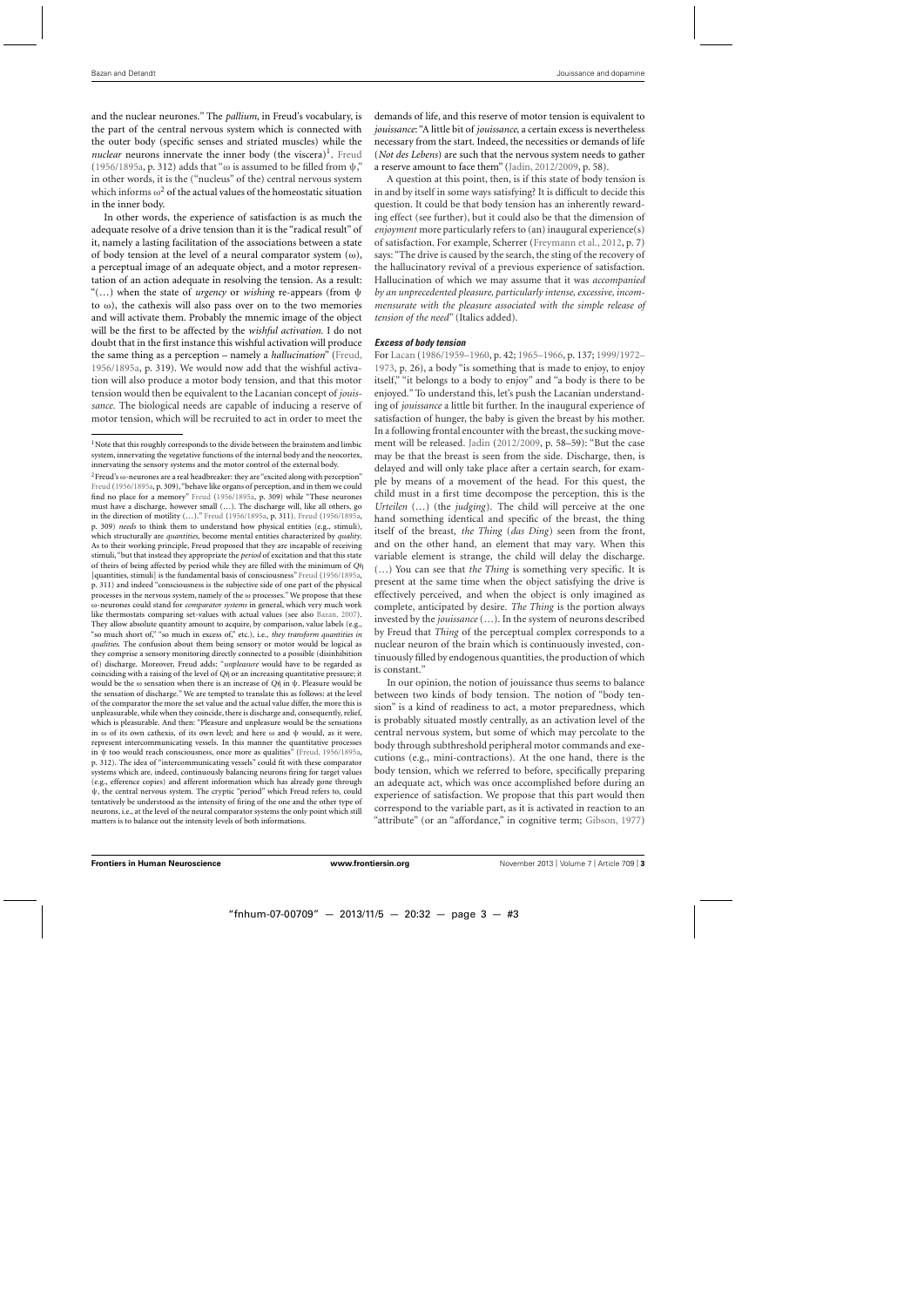which functions as a handle for manipulation of the object; as a consequence, it can be represented. At the other hand, there is the body tension, which is induced by the constant "and specific" part of the object, the essence of the thing, *das Ding* itself, which allows it to be identified as such even if the usual attributes for grasping it have changed. What we propose goes as follows: *as the thing is identified* – i.e., identified from a past experience of satisfaction, as a potentially satisfying object – *it induces body tension, which will be needed to act upon it, but* as the usual "handles" have changed, *this body tension is yet without clear motor execution form.* We could say that it has not yet moved (very far) to the motor discharge part of the mental apparatus. Probably this second reading of *jouissance* is closer to [Lacan'](#page-11-0)s [\(1986/1959–1960\)](#page-11-0) concept of "enjoyment of the Thing." [Jadin](#page-11-0) [\(2012/2009,](#page-11-0) p. 38) says that Lacan presents *jouissance* "in some ways as this which resists to attribution3" and further on he adds: "*Jouissance*, the Thing, is thus that which precedes a certain manipulation. It dates from (the time) before the hand" [\(Jadin, 2012/2009](#page-11-0), p. 50). It is (more) easily understood, then, why this jouissance is considered "out-of-representation" (see also [Hoffmann](#page-11-0), [2012/2009,](#page-11-0) p. 9): the reserve of body tension has not yet been destined to a determined motor form, which is the basis for representation (see further). Perhaps we could also say it is still very much biological, and not yet mental?

We should also consider the possibility that it is only in this second scenario that, by chance or by surprise, finding the "adequate" way to grasp the object will be "accompanied by an unprecedented pleasure, particularly intense, excessive, incommensurate with the pleasure associated with the simple release of tension of the need," and that this is what specifically underlies the powerfully satisfying dimension of *jouissance*. But maybe, once found, a new share of body tension shifts to the mental side, where it can be represented. However, the successful mobilization of this share of body tension, though it will be activated at a new encounter with *the Thing*, won't be able to induce the same extent of gratification as the first time. But at the other hand, if a pathway of discharge is not found, tension may accumulate and this, then, might lead to the experience of pain. [Freud](#page-11-0) [\(1955/1920](#page-11-0), p. 63) says: "Our consciousness communicates to us feelings from within not only of pleasure and unpleasure but also *of a peculiar tension which in its turn can be either pleasurable or unpleasurable*" (Italics added). Indeed "*jouissance* is suffering" [\(Lacan](#page-11-0), [1986/1959–1960](#page-11-0), p. 185) and "What I call *jouissance* – in the sense in which the body experiences itself – *is always in the nature of tension*, in the nature of a forcing, of a spending, even of an exploit. Unquestionably, there is *jouissance* at the level at which pain begins to appear, and we know that it is only at this level of pain that a whole dimension of the organism, which would otherwise remain veiled, can be experienced" [\(Lacan, 1966–1967](#page-11-0), p. 60; Italics added). We see now also how the pleasure principle thus functions as "a limit to enjoyment" [\(Lacan](#page-11-0), [1991/1969–1970\)](#page-11-0) when it discharges shares of the body tension, bringing relief, and

thus pleasure, and limiting the amount of (painful) *jouissance* tension.

#### **HISTORY**

#### *Commemoration of a trait, complying to repeat*

The radical result of the experience of satisfaction is a facilitation or memory trace "between two mnemic images and the nuclear neurones which are cathected in the state of urgency" [\(Freud](#page-11-0), [1956/1895a,](#page-11-0) p. 319 $)$ <sup>4</sup>. It is the cathexis of the nuclear neurones (which coming from  $\psi$  fills  $\omega$ ) which induces a facilitation between the mnemic image of the satisfying object and the (once) adequate motor act. When [Freud](#page-11-0) [\(1949/1905\)](#page-11-0) says in: "This satisfaction (of a drive) must have been previously experienced in order *to have left behind a need for its repetition*; and we may expect that *Nature will have made safe provisions so that this experience of satisfaction shall not be left to chance"* [\(Freud, 1949/1905](#page-11-0), p. 184; Italics added), we may assume that these "provisions" minimally entail the described inscription of the memory traces. But these are not just passive traces: indeed, they "leave behind a need for their repetition." [Freud](#page-11-0) [\(1955/1920](#page-11-0), p. 42) explains how this goes in *Beyond the pleasure principle*: "The repressed instinct never ceases to strive for complete satisfaction, which would consist in the repetition of a primary experience of satisfaction (…) it is the difference in amount between the pleasure of satisfaction which is demanded and that which is actually achieved that provides the driving factor<sup>5</sup> which will permit of no halting at any position attained, but, in the poet's words, "ungebändigt immer vorwärts dringt'.<sup>6"</sup> In other words, the traces are not simply sitting there but are continuously activated by the insisting incoming stream from the source [of the dri](#page-11-0)ve.

Lacan [\(1991/1969–1970](#page-11-0), p. 111–112) comments: "In 1920, what Freud is dealing with in the exploration of the unconscious, is repetition<sup>7</sup>.  $(...)$  Repetition is the denoting, the precise denotation of a trait (…) being identical to the unary trait, to the little stroke, to the element of writing, of a trait in so far as it commemorates an irruption of enjoyment." [Freud](#page-11-0) [\(1949/1905,](#page-11-0) p. 1212) says, speaking about thumb sucking, that the child is "is determined by a search for some pleasure<sup>8</sup> which has already been experienced and is now remembered." Repetition, thus, is the commemoration of

<sup>&</sup>lt;sup>3</sup>"Referring to the two judgments which must be applied toward a thing, the judgment of existence and the judgment of attribution, Freud holds that one can assign an infinite number of attributes to a thing, to *The Thing*, to the *ousia*. When Lacan argues that *jouissance* is *ousia*, he presents it in some ways as this which resists to attribution, as that which is excluded from the attribution judgment (…)."

<sup>&</sup>lt;sup>4</sup>Freud explains a mechanism of how such a memory trace may come about: "Now there is a basic law of *association by simultaneity*, which operates in the case of pure ψ activity, of reproductive remembering, and which is the foundation of all links between the ψ neurones. We find that (…) *quantitative cathexis of a* ψ *neurone,* α*, passes over to another,* β*, if* α *and* β *have at some time been simultaneously cathected* from  $\Phi$  (or from elsewhere) [Italics added]. Thus *a contact-barrier has been facilitated through the simultaneous cathexis*  $\alpha-\beta$ ." – with Φ, being the "permeable" neurones at the periphery of the mental apparatus, both perceptual or motor neurones. Note that Freud's description is equivalent to [Hebb'](#page-11-0)s[\(1949](#page-11-0)) law and explains how the easy connexion between two neurones comes about by being first both simultaneously activated from elsewhere.

<sup>&</sup>lt;sup>5</sup>Freud seems to allude to the idea that this incoming stream is compared with a set value in a comparator type monitoring mechanism such as what we have proposed for  $\omega$ 

<sup>6&</sup>quot;Presses ever forward unsubdued." Mephistopheles in *Faust*, Part 1 [Scene 4].

<sup>7</sup>Our translation of "En 1920, ce à quoi Freud a affaire dans l'exploration de l'inconscient, c'est la répétition." Which we prefer above the official translation which is "This is even what Freud discovered precisely around 1920."

<sup>8</sup>This pleasure here is *jouissance*, the enjoyment of the body tension which was once adequate in bringing pleasure.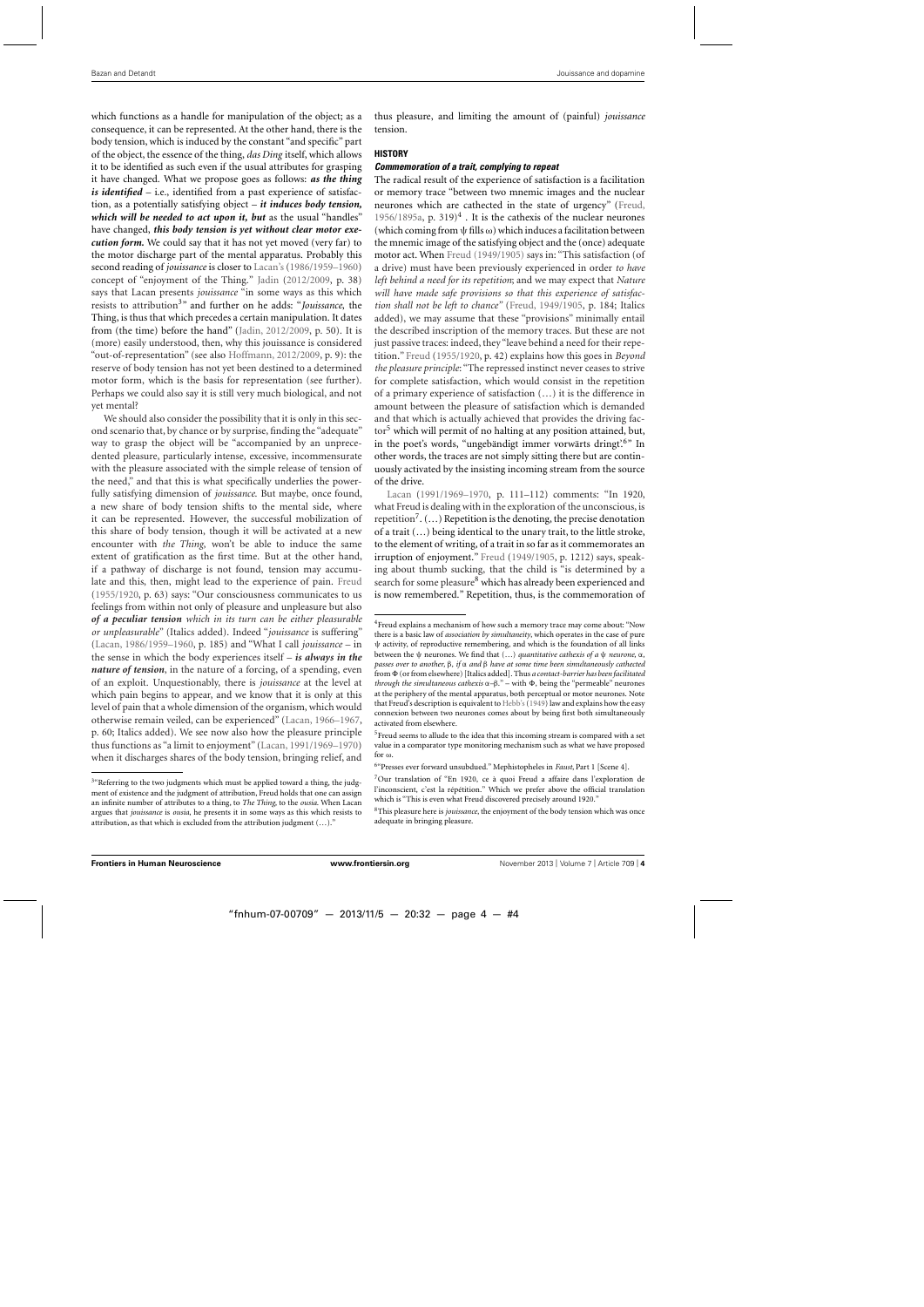an irruption of enjoyment. [Lacan](#page-11-0) [\(1986/1959–1960,](#page-11-0) p. 209): "the drive as such is something extremely complex (…) It embodies a historical dimension whose true significance needs to be appreciated by us. This historical tendency is defined by this, by *this mark, consisting of the drive presenting itself with a certain insistence, in its status of referring* to something memorable because it was remembered<sup>9</sup>. Remembering, "historicizing," is coextensive with the functioning of the drive in the human psyche." We can read here the reference to Freud's facilitation induced by the drive between the two mnemic images, brought about by the experience of satisfaction. This coupling of events forms *a trait or a mark*, commemorating an irruption of enjoyment, and inducing a relentless tendency to repeat: "The compulsion to repeat and (drive) satisfaction which is immediately pleasurable seem to converge here into an intimate partnership" [\(Freud](#page-11-0), [1955/1920](#page-11-0), p. 23).

Therefore, taking all this together, we are inclined to think that the experience of satisfaction, having been in itself an experience of *jouissance*, leaves behind a powerful memory trace, which will be readily activated whenever a similar body need or drive situation is aroused, or when "the Thing" is reencountered, thereby inducing a reactivation of the memory images of this (once) satisfying object as well as of the (once) satisfying action. This reactivation will bring about in and by itself *jouissance* through motor tension. This tension might procure (some) enjoyment, especially if some new motor pathway to approach the object has been thought out. Remarkably, this enjoyment then will be released quite independently of the object and action still satisfying the drive from which they historically originated.

# **PHYSIOLOGY: THE DOPAMINERGIC PATHWAYS BODY**

#### *Model of the drive: mobilise the external body from within*

In the natural history of life, it is with the first vertebrates 520 million years ago that the striated, or *voluntary*, muscles emerge as the system to move the newly invented internal skeleton (see also [Bazan](#page-10-0), [2008](#page-10-0)). Vertebrates, then, are schematically constituted of two bodies: an internal body, the invertebrate body, consisting of the so-called vegetative systems for blood circulation, respiration, digestion, excretion, sudation, reproduction etc., and an external body, consisting of the skeleton and the striated or skeletal muscles. These bodies having been in some ways superposed the one upon the other in the course of evolution, for the organism to function efficiently, there must be a system that adjusts the signalling of internal body needs (e.g., oxygen, food, hydration, sex objects) to specific actions of the external body which can alleviate these body needs.

A first physiologic understanding of the Freudian concept of the drive, then, would be the dynamics whereby a body tension, originating from a need in the internal body, mobilises the external body and instigates it to action. One key hypothesis then is that *central dopaminergic systems* could embody the physiological architecture of Freud's concept of the drive. In the striatum, dopamine (DA) serves as a critical motor action signal; increases in DA are associated with increases in motor output, and decreases in DA with inhibition of behavior. In the case of the mesolimbic pathway, the ventral tegmental area (VTA) innervates the nucleus accumbens shell (NAS), which is part of the corpus striata (basal ganglia); this system is therefore referred to as NAS-DA. This is also the so-called SEEKING *system* of which the neuroscientist [Panksepp](#page-11-0) [\(1998](#page-11-0), p. 145; 144) says that when this system is stimulated: "organisms deploy *the most energized exploratory and search behaviors an animal is capable of exhibiting*: e.g., stimulated rats move about excitedly, sniffing vigorously, pausing at times to investigate various nooks and crannies of their environment," or else: "The desires and aspirations of the human heart are endless. (…) But they all come to a standstill if certain brain systems, such as the DA circuits arising from midbrain nuclei are destroyed. (...) These circuits appear to be major contributors to our feelings of engagement and excitement as we seek the material resources needed for bodily survival. (...) Without the synaptic "energy" of DA these potentials remain dormant and still. (...) When DA synapses are active in abundance, a person feels as if he or she can do anything."

The psychoanalyst and neuroscientific researcher Howard Shevrin has previously made a convincing case that Panksepp's SEEKING system could stand as a physiological correlate of Freud's concept of the drive [\(Shevrin](#page-12-0), [2003](#page-12-0)). [Shevrin](#page-12-0) [\(2003\)](#page-12-0) indicates how the four parts of the SEEKING system are remarkably similar to the four parts of Freud's definition of drive and proposes to illustrate this with a simple table (**Table 1**).

Indeed, Panksepp's SEEKING system is made up of four parts: regulatory imbalances, consummation, external stimulus, and powerful states of expectancy or anticipation, while Freud's architecture of the drive is also made of four parts. [Shevrin](#page-12-0) [\(2003\)](#page-12-0) proposes the following parallels: the regulatory imbalances in Panksepp's model are the underlying specific need states such as hunger, thirst, and sex; thus they correspond with the somatic source of the drive. Consummation refers to the satisfying of the underlying need state, which is what corresponds to the aim of the Freudian drive. External stimulus refers to the object providing the consummatory satisfaction, the most variable component. Concerning the fourth component, Panksepp's "powerful states of expectancy or anticipation," they refer to the activation of the NAS-DA. According to [Panksepp](#page-11-0) [\(1998,](#page-11-0) p. 145),

**Table 1 | [Shevrin](#page-12-0)'s [\(2003\)](#page-12-0) proposition of the parallels between the four parts of Panksepp's SEEKING system and the four parts of Freud's definition of the drive.**

| Panksepp's SEEKING system | Freud's drive theory    |
|---------------------------|-------------------------|
| Regulatory imbalances     | Somatic source (Quelle) |
| Consummation              | Aim (Ziel)              |
| External stimulus         | Object (Objekt)         |
| Energetic activity        | Motor factor (Drang)    |

<sup>9</sup>Our translation of "Cette tendance historique se définit en ceci, dans cette marque que la pulsion se présente dans une certaine insistance, en tant qu'elle se rapporte à quelque chose de mémorable parce que mémorisé." which we prefer above the official translation which is "This dimension is to be noted in the insistence that characterizes its appearances; it refers back to something memorable because it was remembered."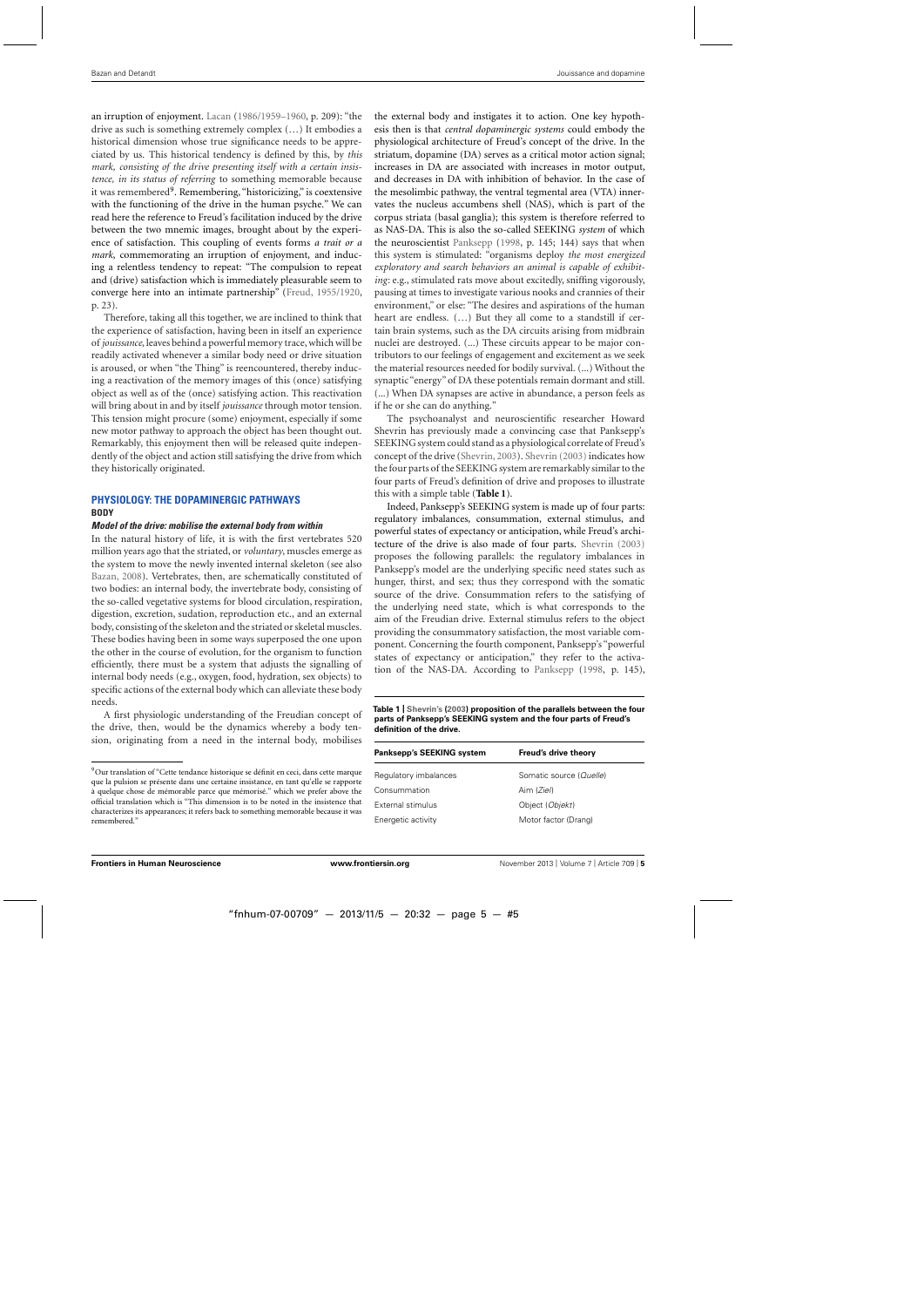activation of this system is characterized by a "psychic energization." When it is activated "…animals perform a large number of motivated goal-seeking behaviors. If this system is damaged, a generalized behavioral inertia results" [\(Panksepp](#page-11-0), [1998,](#page-11-0) p. 150). [Shevrin](#page-12-0) [\(2003\)](#page-12-0) indicates that Panksepp's inference concerning the subjective state of the animal when the NAS-DA circuits is activated, "is based on the intense motor activity of the animal engaging in exploratory activity. In other words the animal is according to Panksepp, energetically active. This clearly implicates a motor factor. Moreover, the activation of the NAS-DA circuits results in an animal engaging in effortful behavior, in Freud's terms, a demand for work is being made in the most basic meaning of the word work." In this sense, the "powerful states or expectancy or anticipation" also correspond quite precisely to Freud's component of motor pressure. We therefore propose that the functioning of the (mesolimbic) dopaminergic pathways could embody a physiological counterpart of Freud's drive concept $10$ .

Let's again take the case of hunger. Indeed, [Panksepp](#page-11-0) [\(1998](#page-11-0), p. 167) states: "The SEEKING system, under the guidance of various regulatory imbalances, external incentive cues and past learning, helps take thirsty animals to water, cold animals to warmth, hungry animals to food, and sexually aroused animals toward opportunities for orgasmic gratification." However, if we want to apply this model to the "simple" situation of a hungry baby crying for food the first time, we run into an endless series of complications. First, there are many redundant mechanisms to ensure adequate food consumption any of which may be sufficient to stimulate food intake. Second, the pathways from the internal homeostatic receptor systems detecting various bodily imbalances and inducing the activation of the SEEKING system, i.e., inducing DA-release, are multiple. It is beyond our goal and expertise to give an overview of these, but it seems that the brain architecture underlying appetitive motivation is generally compatible with a drive concept embodied by dopaminergic transmission. For example, if we want to go from hunger to the mobilisation of the external body, the hypothalamus seems a good place to start. It is well established that the arcuate nucleus of the hypothalamus receives humoral signals, both from various nutrients and from various hormones, regarding the status of peripheral energy stores and conveys this information to the lateral hypothalamic area [\(Elmquist et al., 1999](#page-11-0)). The LH influences voluntary somatic motor systems governing complex food-searching and food-related behavior. If the LH is activated and food is not present, animals act very aroused, are hyperactive, and appear to engage in searching or foraging behavior [\(Kelley et al.](#page-11-0), [2005a,b](#page-11-0)). Moreover, this LH involvement seems to imply dopaminergic pathways. The lateral hypothalamic corridor between the LH and the VTA is part of the Medial Forebrain Bundle which runs from the VTA to the NAS. The LH also has direct connections with the accumbens shell giving the NAS a privileged access to hypothalamic energy-sensing substrates; however, the LH also more directly reaches widespread areas of striatum (beyond the accumbens) via midline thalamic projection (for review, see [Kelley et al.](#page-11-0), [2005a](#page-11-0)). In other words, dopaminergic innervation of the striatum, both ventral and dorsal, is involved in food intake, and this system is concerned with motor activation and foraging strategies associated with changing motivational conditions [\(Haberny et al., 2004;](#page-11-0) [Haberny and Carr](#page-11-0), [2005\)](#page-11-0). The complexity of these pathways, however, is huge and there are discrepant opinions in different  $a$ uthors<sup>11</sup>. What is important in the present exercise, is not to show that the dopaminergic transmission is a *necessary* condition for the engagement in appetitive behavior, but to show that the architecture of the brain is broadly *compatible* with the drive mechanism as embodied by dopaminergic transmission, i.e., that it is a possible pathway. Indeed, the first experience of satisfaction, the first cry of the hungry baby may have a quite different physiology as the adult "routine" hunger usually studied in neurosciences. Concretely, when Freud indicates that "The nucleus of ψ is connected with the paths by which endogenous quantities of excitation ascend. (...) The filling of the nuclear neurones in  $\psi$ will have as its result an effort to discharge, an urgency which is released along the motor pathway," it seems that, given the data summarised above, we are in a position to propose to translate this as: "the central dopaminergic systems are connected with paths which convey information of the internal homeostatic situation of the body, e.g., through the LH. Ascending excitations, indicating, e.g., a food depletion centrally, will lead to release of DA, which will lead to motor mobilisation."

But how can we now situate the proposed difference between pleasure and *jouissance*in this physiological model? [Shevrin](#page-12-0) [\(2003\)](#page-12-0) underlines that it has been established across many animal species that once an animal is conditioned to expect a reward following the appearance of a conditioned stimulus such as a light, that at a certain point it will begin to treat the light as if it were the reward itself, in particular if no reward has been forthcoming. A pigeon, for example, will begin to peck at the light even though its pecking has nothing whatsoever to do with the appearance of the reward. This phenomenon is called autoshaping, that is, says [Shevrin](#page-12-0) [\(2003\)](#page-12-0) "*the animal's own response, the pecking, becomes intrinsically rewarding."* When the NAS-DA circuit is artificially blocked wi[th antagonists, the autoshaping disappears \(e.g.,](#page-11-0) Di Ciano et al., [2001\)](#page-11-0). [Shevrin](#page-12-0) [\(2003\)](#page-12-0) comments: "(...) it is not the anticipation of some consummatory pleasure that is involved, a totally different matter, but a pleasure of some sort intrinsic to drive activation. *Consummatory pleasure and, if I may call it that, drive pleasure are two different things*. The first I submit is an emotion or affect in the usual sense; *the second is a unique state of expectation or anticipation that is intrinsically gratifying, but not pleasurable in the usual sense. It is entirely expressed through action,*

<sup>&</sup>lt;sup>10</sup>Other neuroscientific authors have also made propositions in the same line, though probably not with *Freud*'s concept of the drive in mind: e.g., Kupfermann et al. [\(2000,](#page-11-0) p. 998) in their seminal work *Principles of neural science* propose that the mesolimbic DA transmission appears to represent a state of motivation or drive wherein drive states can be understood as a state of tension due to a physiological need or homeostatic imbalance. Drives direct behavior toward a goal, able to reinstall homeostasis via consumption of an object (e.g., food). Moreover, they increase general alertness, energizing an individual to act appropriately in a given situation, in order to obtain a goal.

<sup>&</sup>lt;sup>11</sup> For example, even if a specific role for the medial accumbens shell in food-directed behavior and food consumption was indeed demonstrated [\(Stratford and Kelley](#page-12-0), [1997;](#page-12-0) Reynolds and Berridge, 2001), [Kelley et al.](#page-11-0) [\(2005a](#page-11-0)) sums up a number of results which seem difficult to reconcile with the idea that dopaminergic transmission is necessary for appetitive approach.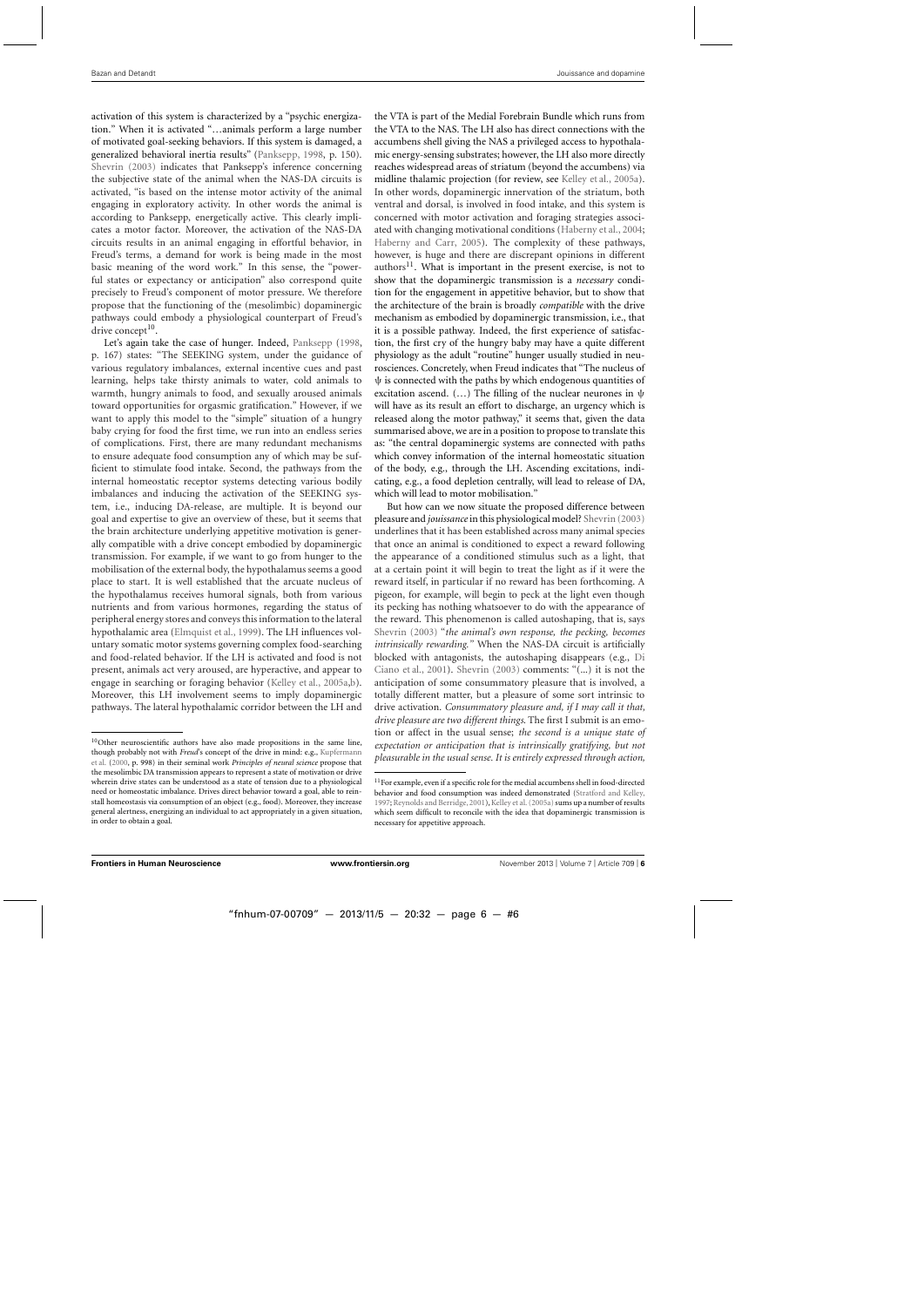*rather than accompanying action* as is the case with consummatory pleasure12" [Italics added]. Shevrin's concept of *consummatory pleasure* seems to parallel Freud's concept of *pleasure*, resulting from the release of tension induced by the consumption of a "suitable" object (of the drive). Shevrin's difference between consummatory and drive pleasure therefore parallels quite nicely our own distinction between pleasure and *jouissance*, with *jouissance* defined as the benefit gained from the motor tension underlying the action brought about by the drive, and it allows us to situate the concept of *jouissance* at the level of the intrinsic NAS-DA activation.

These distinctions are also in a remarkable resonance with another neuroscientific distinction. Indeed [Berridge](#page-10-0) [\(1996](#page-10-0)), as well as [Robinson and Berridge](#page-11-0) [\(1993](#page-11-0), [2000,](#page-11-0) [2003](#page-11-0)), propose a distinction between *wanting* and *liking*. It was first these author's merit to master two different ways of measuring appreciation in rats: at the one hand, the hedonic (*liking*) or aversive reactions are measured on the basis of facial reactions (some of which are conserved over different species); at the other hand the *wanting* is measured on the basis of the amount of motor activation which the organism is ready to invest in order to obtain the reward. These distinctive parameters allowed for the dissociation of two anatomical circuits [\(Berridge, 1996\)](#page-10-0): the *wanting* circuit corresponds with the mesolimbic NAS-DA of Panksepp's SEEKING system, the *liking* circuit corresponds with so-called "opioid hotspots," involving among others the shell of the nucleus accumbens, the ventral pallidum and the parabrachial nucleus of the pons in the brain stem. These circuits function independently of each other. For example, considerable research with the taste reactivity test has demonstrated that interference with DA failed to alter appetitive taste reactivity for sucrose [\(Berridge and Robinson](#page-10-0), [1998\)](#page-10-0). Also, enhancing DA neurotransmission is not sufficient to produc[e pleasurable subjective effects in humans \(](#page-11-0)Rothman and Glowa, [1995](#page-11-0)). This has led [Robinson and Berridge](#page-11-0) [\(1993\)](#page-11-0) to conclude that, though the original hypothesis emphasized the role that pleasure played in mediating the effects of dopaminergic manipulations, brain DA does not mediate *liking*. Nevertheless, DA systems are involved in *wanting* of natural and drug reward (see [Berridge, 2007](#page-10-0)); this *wanting* is determined by the intensification of the *wanting* circuits quite independently of *liking*. Indeed, work of these authors shows that activation of DA systems enables or increases behavioral responses necessary for obtaining a goal object, while interference with DA potently affects the willingness of the animal to engage in behavioral actions aimed at anticipating or foraging for food (e.g., [Berridge](#page-10-0), [1996\)](#page-10-0). It is therefore tempting to draw a parallel between these physiological findings and the psychoanalytic concepts: Berridge's *wanting* and the psychoanalytic concept of the drive bear some similarities for as far as they both concern the readiness to engage in a motor behavioral effort<sup>13</sup>.

In summary, the proposition that the *central dopaminergic systems*, and in particular the NAS-DA system, could embody a physiological counterpart of the psychoanalytic concept of *jouissance*, seems to be coherent both with the drive-dimension of jouissance and with an understanding of *jouissance* as the benefit gained from the motor tension underlying the action which was (once) adequate in bringing relief to the drive, as Shevrin points out with the phenomenon of e.g., autoshaping. Furthermore, through Shevrin's distinction between consummatory and drive pleasure, we can see how the Lacanian distinction between pleasure and *jouissance* might reflect or parallel a number of exclusively neuroscience-based distinction, as well as, prominently, the distinction between *liking* and *wanting*.

#### *Experience of satisfaction: tag the action associated to a reward*

A second aspect of the *jouissance*-NAS-DA convergence would be a convergence around some way of marking the adequate act. The psychoanalytic idea would be that the adequate act, which is also pleasurable, gets is some ways "tagged" during the experience of satisfaction and we have proposed that it is this tagging by experience that will readily reactivate the specific motor pattern when a comparable situation of need is measured by the ω-neurones. The reactivation of this body tension was tentatively understood as *jouissance*. Now, it is well characterised that the presentation of a rewarding stimulus, whose reward value cannot be anticipated, produces a burst of DA firing [\(Bromberg-Martin et al., 2010\)](#page-10-0). This could fit the psychoanalytic model if some conditions are met. First, the idea of reward should also (partially) cover the Freudian dimension of pleasure, in the sense that the rewarding stimulus should procure tension relief, in particular by being an adequate response to a bodily imbalance situation. Second, it is then this pleasure which should induce the DA release. Third, the effect of this DA should (also) be on the level of the actions involved by stimulus rather than (exclusively) on the stimulus itself and in some ways tag these actions so as to distinguish them from other actions.

First, is the "reward" of the physiological observations comparable to the Freudian pleasure? [Salamone et al.\(2007](#page-11-0), p. 462) define reward as a positive reinforcer with emotional effects, such as

<sup>&</sup>lt;sup>12</sup>Interestingly, [Salamone et al.](#page-11-0) [\(2007](#page-11-0), p. 465) summarize in a footnote a number of comparable distinctions which several authors have made between two kinds of gratifications: e.g., activational versus directional; preparatory versus consummatory; instrumental versus consummatory; anticipatory versus consummatory; ethanol seeking versus ethanol intake; anticipatory versus hedonic.

<sup>13</sup>Similarly, Robinson and Berridge's *liking* and the psychoanalytic concept of *pleasure* bear some similarities for as far as they both concern a pleasure or hedonic experience upon consummation of an object. However, *pleasure* in the Freudian

sense is defined as a relief of body tension due to the satisfaction of a bodily need. *Liking*, at the other hand, is brought about by stimulation of the opioid hot-spots which react by innate pathways to the "orosensory properties" (i.e., its sweet taste and fatty flavors), to some extent independently from the information on the homeostatic situation of the internal body [\(Sclafani, 2004](#page-12-0)). Of course, this schema works for as long as we stick with "basic" drives which are so fundamental to life and conserved over evolution that they have strong innate foundations. But there are many other internal body tensions which can arise in the course of our first interactions with our primary caregivers besides hunger, especially in the human species – which of all species is the most dependent of his first caregivers. It would be interesting to find out if homeostatic relief, in general, can lead to opioid activation and if this opioid activation could serve as a criterion for the dopaminergic tagging of the associated action. Different elements point in that direction, since, e.g., the homeostatic state can modulate the rewarding value of a stimulus, but the total picture remains unclear. Now, for the model to function beyond more innate drives like hunger (where associated criteria like sweetness may suffice as a criterion for the adequacy of action), i.e., for the model to function in more typically human situations, the dopaminergic reward system should be able to take into account the situation of the internal body as a criterion for tagging actions. In this sense the NAS-DA being informed of this homeostatic information is sufficient (see further) and the opioid activation may or may not constitute a correlate of the Freudian concept of pleasure.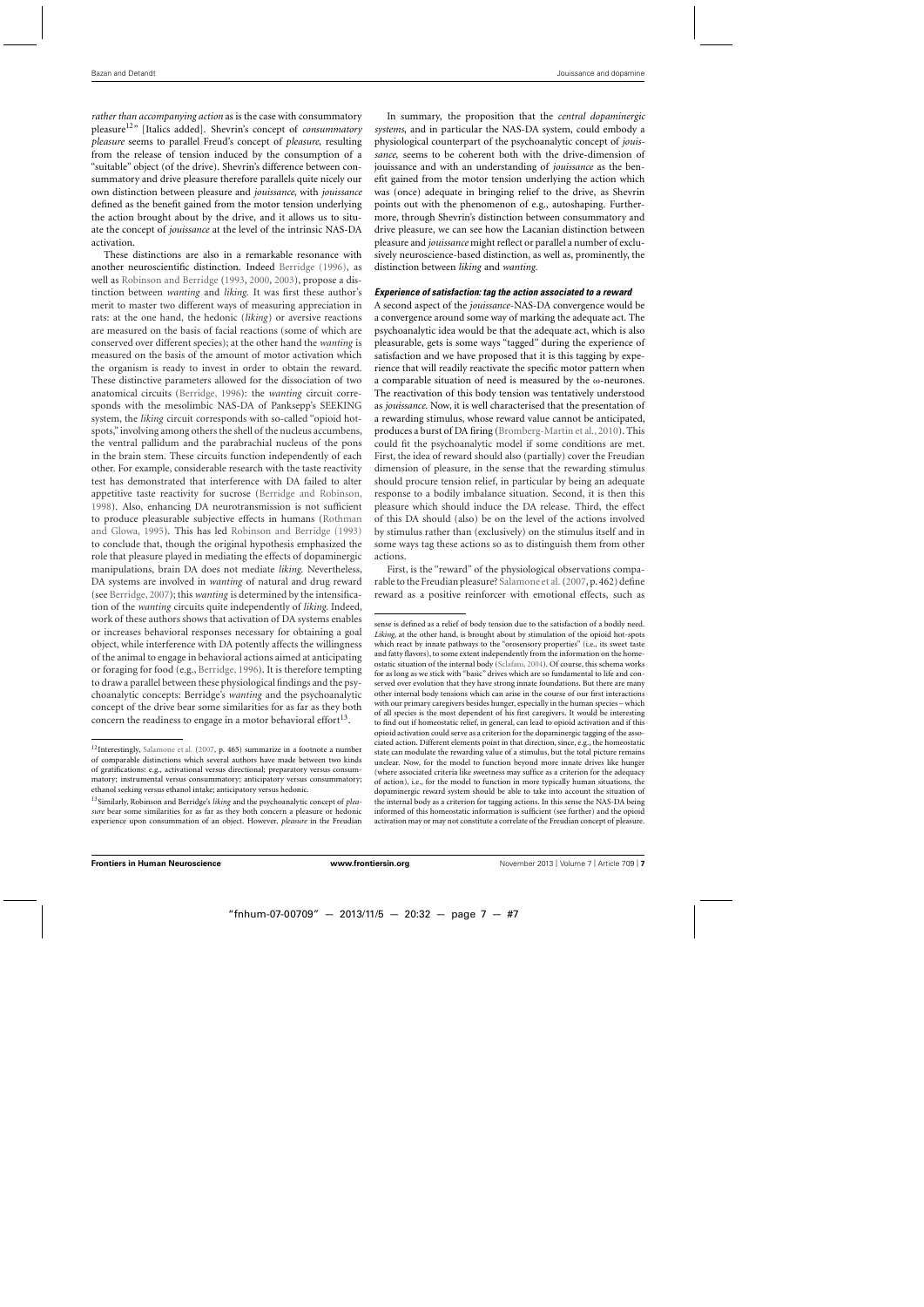feelings of pleasure. The term reinforcer goes back to [Thorndike'](#page-12-0)s [\(1911](#page-12-0)) "Law of Effect" which says that "any act which in a given situation produces satisfaction becomes associated with that situation so that when the situation recurs the act is more likely than before to recur also." This is basically the same as what Freud says for the experience of satisfaction, but Freud gives a criterion for pleasure: he refers to a lasting discharge the information of which is conveyed by the  $\omega$  neurones, which are filled with the (subcortical and brainstem) neurones in connection with the internal body. So, yes, there is some equivalence between the Freudian concept of "pleasure" and the cognitive concept of "reward" with this proviso that in the cognitive concept no concrete criterion for"satisfaction" is included.

Second, is it then this pleasure which induces the DA release? The neuroscience findings show that it is only when the reward is unexpected that there is a burst of DA firing [\(Schultz, 1998](#page-12-0)). So, (Freudian) pleasure does not *per se* lead to DA release, but can it in principle do so, e.g., at some inaugural occasion or in some important need situation? Food in a hungry animal is a very strong reward, but it is probable that here a number of innate criteria (e.g., sweetness) are the triggers for the DA release, and not essentially the relief of the inner body imbalance. However, DA can signal the salience of a variety of potential reward and rewardrelated cues [\(Schultz](#page-12-0), [1998\)](#page-12-0) and DA appears to play a broad role in m[otor](#page-12-0) [behavior,](#page-12-0) [rather](#page-12-0) [than](#page-12-0) [a](#page-12-0) [specific](#page-12-0) [role](#page-12-0) [in](#page-12-0) [food](#page-12-0) [intake](#page-12-0) [\(](#page-12-0)Verty et al., [2004](#page-12-0); [Kelley et al., 2005b](#page-11-0)). If so, there must be a mechanism beyond the innate which function as a criterion for DA release. It remains unclear how strong, e.g., the role for homeostatic cues of the internal body is in the triggering of DA release, but a contribution of this mechanism is probable given the modulatory role of e.g., satiety on DA release, and should play a more important role for acquired action pathways to find pleasure, or to avoid unpleasure, in complex unanticipable (human) situations.

Now, when encountering such an unexpected reward, DA neurons often produce phasic bursts of activity including multiple spikes [\(Schultz](#page-12-0), [1998\)](#page-12-0). Strikingly, these phasic bursts, which are in this moment perceived as pleasurable [\(Bromberg-Martin et al.](#page-10-0), [2010\)](#page-10-0), could be some physiological counterpart of the dimension of *enjoyment* which we have attributed especially to the *inaugural* experience of satisfaction, "*an unprecedented pleasure, particularly intense, excessive, incommensurate with the pleasure associated with the simple release of tension of the need*." The pleasure here is not to be understood in the Freudian sense, since, indeed, DA and accumbens neurons do not discharge during actual consumption of an expected reward, when the most pleasure is presumably experienced [\(Schultz, 1992,](#page-11-0) [1998\)](#page-12-0). It is another kind of pleasure, namely *jouissance*. Strikingly, we are reminded of [Freud'](#page-11-0)s [\(1955/1920](#page-11-0), p. 35) words: "Novelty is always the condition of enjoyment."

Thus, DA neuron responses are not triggered by reward consumption *per se*, except if the reward was unexpected. Instead, DA neurons discharge *in anticipation of reward* [\(Koob and Volkow](#page-11-0), [2010\)](#page-11-0). Indeed, DA neurons are excited when a cue indicates an increase in future reward value. Alluding to the higher described phenomena of auto-shaping, [Volkow et al.](#page-12-0) [\(2012,](#page-12-0) p. 9–10) say that "the mere prediction of a reward may eventually become the reward (…) this type of functional "switch" has also been reported for natural reinforcers, which are likely to induce an equivalent and gradual shift in DA increases (…) in the transition from a novel stimulus that is inherently rewarding to that of the associ-ated cues that predict it<sup>14</sup>." [Berridge and Robinson](#page-10-0) [\(1998](#page-10-0)) propose that the phasic DA-bursts *create a state of motivation to seek reward* (see also [Salamone et al., 2007\)](#page-11-0). They motivate the individual to obtain the hedonic reward "so that the individual almost cannot sit still" [\(Berridge](#page-10-0), [2007](#page-10-0), p. 408). This DA release is necessary for reward cues to cause an increase in general motivation to perform reward-seeking actions [\(Bromberg-Martin et al.,2010](#page-10-0), p. 15). [Knutson et al.](#page-11-0) [\(2001](#page-11-0), p. 271) suggest that the nucleus accumbens "may provide the motivational "engine" that fuels attainment of immediate reward." This characteristic of behavior has enormous adaptive significance because it enables organisms to exert effort to overcome obstacles or work-related response costs that separate them from biologically relevant stimuli [\(Van den Bos et al.](#page-12-0), [2006\)](#page-12-0). We are tempted to make some parallel here between these diverse neuroscience interpretations and [Jadin](#page-11-0)'s[\(2012/2009](#page-11-0), p. 58) psychoanalytic "little bit of *jouissance*" which is nevertheless necessary to face the "demands of life (*Not des Lebens*)"which are such "that the nervous system needs to gather a reserve amount to face them." In this light, it is interesting to stress that DA systems are activated not only by positive stimuli, but also by aversive, painful and stressful stimuli and events [\(Berridge and Robinson](#page-10-0), [1998;](#page-10-0) [Salamone et al., 2007](#page-11-0)). Indeed, both rewarding and aversive situations require an increase in general motivation to energize actions and to ensure that they are executed properly. This fits with the clinical observation that*jouissance* can also be tied to actions which were (once) adequate not simply in obtaining pleasure (rewarding situations) but also in avoiding displeasure (aversive situations).

This brings an answer to our third point, namely that the effect of the DA is (also) on the level of the actions involved by the stimulus rather than (exclusively) on the stimulus itself. When [Bromberg-Martin et al.](#page-10-0) [\(2010,](#page-10-0) p. 8) say that DA neurons are critical in motivating effort to achieve high-value goals, he adds "and (in) translating knowledge of task demands into reliable *motor performance.*" As a result, the organism will search the stimulus and "*learn actions* to seek it again in the future" (our Italics). Furthermore, [Berridge](#page-10-0) [\(2007,](#page-10-0) p. 408) proposes that the DA *tags* the unexpectedly rewarding actions with "incentive value," which "is a separate form of value added to neural representations of learned signals that predict hedonic reward and which translates the mere prediction into motivation. Incentive salience attribution makes a specific associated stimulus or action into an object of desire<sup>15</sup> and can tag a specific behavior as the rewarded response the individual is motivated to perform." Representations of motor processes and cognitive processes are put into chunks in order to mark events

<sup>&</sup>lt;sup>14</sup>This transition is conveyed through DA signalling, which appears to code for a socalled "reward prediction error," which has been proposed to act as a teaching signal that underlies reinforcement learning [\(Schultz](#page-12-0), [1998\)](#page-12-0). However, [Berridge](#page-10-0) [\(2007\)](#page-10-0), on the basis of a series of empirical observations, refutes the causal role of DA in (reinforcement) learning and proposes that, in order to explain why mesolimbic dopamine neurons so elegantly fire seemingly obeying prediction error equations, they code an informational *consequence* of learning signals, *reflecting* learning and prediction generated elsewhere in the brain rather than causing it. [Salamone et al.](#page-11-0) [\(2007\)](#page-11-0) also distinguish a possible role for DA in learning from its motivational or reward role.

<sup>&</sup>lt;sup>15</sup>We can't help but point out that even Berridge's word choices become properly psychoanalytic at times.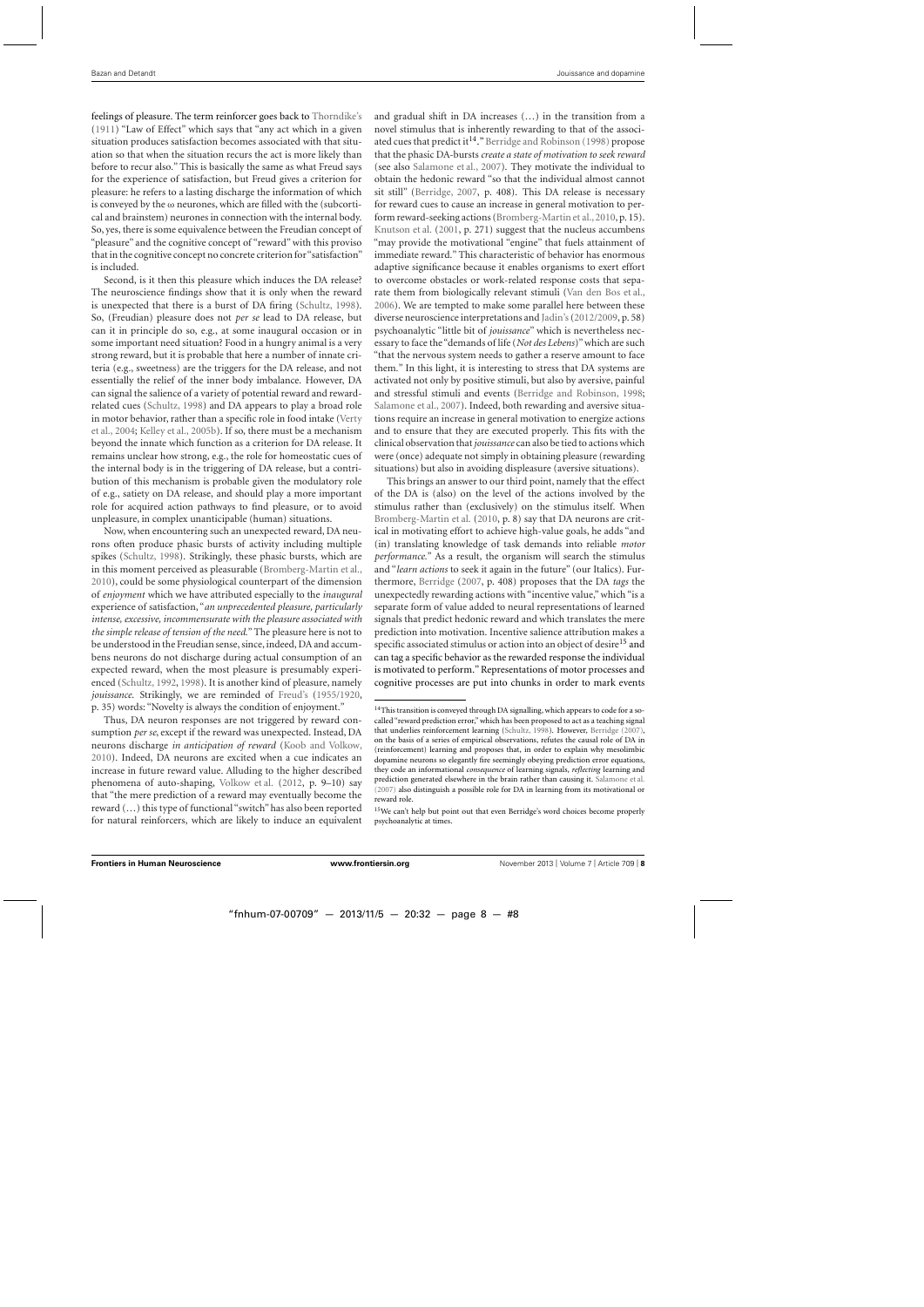as salient and induce appropriate action patterns [\(Salamone et al.](#page-11-0), [2007\)](#page-11-0). Although the neural mechanisms of priming are not fully known,"generation of incentive salience is the dynamic process for which mesolimbic DA neurotransmission may be most essential" [\(Berridge](#page-10-0), [2007,](#page-10-0) p. 412).

Taking all this together, we think we have reasons to see parallels between Freud's experience of satisfaction and the dopaminergic attribution of incentive salience to reward-related actions. A distinctive feature between the Freudian model and the DA models is that in the Freudian model the instigation (for motor activation) is more readily understood as coming from within the organism, originating, e.g., from some homeostatic imbalance situation, pushing to go find reward, while in the DA models the instigation is induced by some perceived stimulus, potentially announcing a reward. However, one could conceive of both models as three-way connexions both implying all three, the bodily need, the perceived stimulus or object<sup>16</sup>, and the motor pathway to grasp it or interact with it. Indeed, [Berridge](#page-10-0) [\(2007,](#page-10-0) p. 414, 413) states it as follows: "the mesocorticolimbic circuitry (…) mediates the integration of learned signals with hunger/satiety states to dynamically transform the motivational value of stimuli" or even more directly: "physiological deprivation states (…) motivate and direct (behavior) chiefly by enhancing the motivational and hedonic values of their relevant external incentive stimuli and that is a function for which mesolimbic mechanisms may be important."

This last sentence resonates with "when the state of urgency or wishing re-appears, the cathexis will also pass over on to the two memories and will activate them," the two memories being the rewarding object or incentive stimulus and the motor pattern of its associated behavior. As indicated, the precise role of DA release in this dynamic is to fuel the organism by creating a state of motivation to seek reward, and this again is strikingly close to the definition of *jouissance* we have proposed in the framework of the experience of satisfaction, namely the motor body tension instigated by the wishful activation. We can also hear quite directly the neuroscience connexion between reward and motivation in [Freud'](#page-11-0)s [\(1955/1920](#page-11-0) p. 23) statement: "The compulsion to repeat and (drive) satisfaction which is immediately pleasurable seem to converge here into an intimate partnership."

# *Excess of body tension: induce excess to the point of exhaustion*

If *jouissance* is to be understood as equivalent to a state of motor activation, then, by consequence, it is also equivalent to an increase in body tension. Indeed, any action intention, be this action actually executed, or simply imagined, remembered, prepared, anticipated or even prevented (e.g., [Jeannerod and Decety](#page-11-0), [1995;](#page-11-0) [Decety](#page-11-0), [1996](#page-11-0); [Gallese](#page-11-0), [2000](#page-11-0)), leads to a slight increase in muscle tension (ex. [Yue and Cole](#page-12-0), [1992](#page-12-0)). The actions which are actually executed are only a fragment of all motor activations continuously mobilising the body and causing muscle tension. The idea of *jouissance* as (the benefit from) a state of motor activation, therefore leads us directly, following a physiological logic, to the idea of sustained high levels of body tension, corresponding to what seems to be put forward by Lacan as central in the concept of *jouissance*, namely the implication of the body.

What then about Lacan's proposition of the closeness between *jouissance* and the notions of excess and pain? It is interesting, in this respect, to remember the first observations implying the stimulation of the nucleus accumbens. Indeed, in a well-known series of experiments, [Olds and Milner](#page-11-0) [\(1954\)](#page-11-0) devised a system enabling a rat to stimulate its own brain, by means of a lever connected to an electrode implanted in the forebrain. [Olds and Milner](#page-11-0) [\(1954\)](#page-11-0) describe that rats would continually press the lever in return for receiving nothing more than a brief pulse of electrical stimulation. It turned out that a similar effect was also produced when the electrodes were implanted in the nearby nucleus accumbens [\(Olds, 1956](#page-11-0)). The rats would press the lever frequently to receive stimulation and would work so vigorously to self-administer stimulations to the point of exhaustion and the exclusion of all other activities (e.g., eating drinking, sex, and sleep). When, in the wake of certain surgical procedures, similar stimulations were possible for some human patients, it was indeed also observed that these patients preferred this self-stimulation above all other activities. But, curiously, this stimulation was not associated with any external sign of pleasure: no smile or relaxed face, or any other sign of tangible happiness, or subjective expression of a pleasant sensation [\(Berridge and Kringelbach, 2008,](#page-10-0) p. 15). It is for this reason then that t[he term "reward" circuit was chosen rather than](#page-11-0) Olds and Milner's [\(1954](#page-11-0)) first description of "pleasure center." What is moreover striking is that is again the same neurophysiologic axis, the NAS-DA, which is implied here and that it reveals itself as an axis which could, if circumvented (or "perverted;" ex. by selfstimulation), easily lead to excess to the point of exhaustion and self-harm.

To further strengthen this idea that the same mechanism, so vitally important in driving the organism and in tagging adequate actions, is also the mechanism which easily shifts toward harmful effects, let's go back to the role of the NAS-DA in inducing body tension. Indeed, the situation of self-stimulation is artificial and therefore not common. However, let's remember that DA is not generally released during the consummatory phase, but in advance of it, inducing a state of motor tension leading the organism to move toward the rewarding stimulus. In that sense it is interesting to note that, e.g., [Kupfermann et al.](#page-11-0) [\(2000](#page-11-0)) comment that this anticipation, or motor tension, translated by the mesolimbic DA firing, can be interpreted as a deficit, inducing *an anxiogenic state of tension*, rather than being already rewarding *per se*. For all these reasons, we contend to say that in the same way as for *jouissance* where the boundary between enjoyment and pain seems flimsy, the mesolimbic NAS-DA functioning might be so built that it is in a constant instable balancing between reward and anxiety. Moreover, in both cases it is the part of the body tension which actually can go into effectively executed action, and therefore into discharge, which limits the build-up of tension, and therefore of pain or anxiety. This then could be some physiological counterpart of the psychoanalytic idea of pleasure functioning as a limit to *jouissance* [\(Lacan, 1991/1969–1970](#page-11-0)).

<sup>&</sup>lt;sup>16</sup>which would be "the Thing" in the psychoanalytic reading, see Excess of Body Tension: "as the thing is identified – i.e., identified from a past experience of satisfaction, as a potentially satisfying object – it induces body tension, which will be needed to act upon it."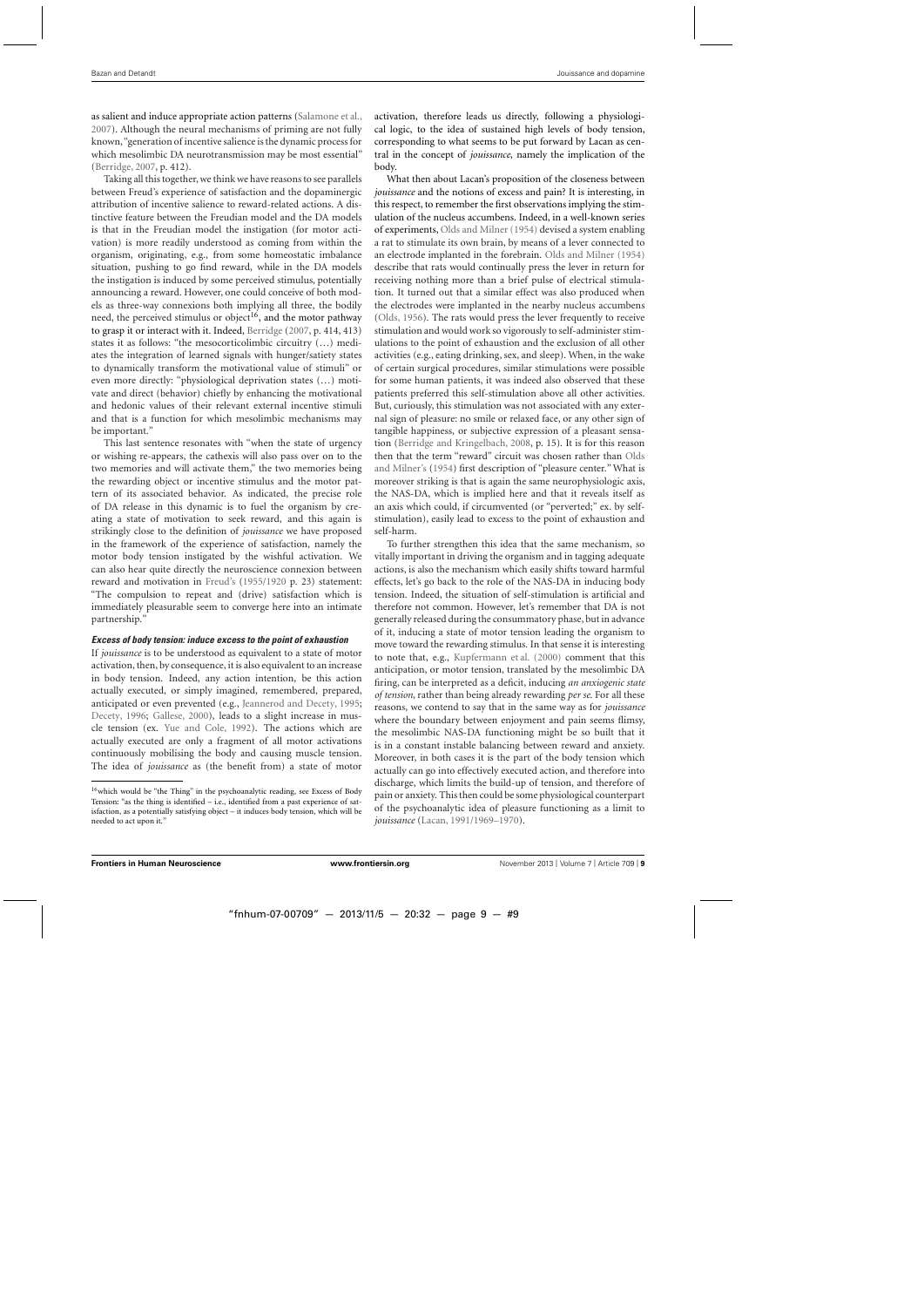# **HISTORY**

# *Commemoration of a trait, complying to repeat: incentive sensitization*

As concerns the history dimension of *jouissance*, we will elaborate on Robinson and Berridge's "incentive sensitization" theory since this theory not only entails the tagging effect of DA release but more specifically the *structural* inscription aspects of the DA reward system and therefore seems to be in an ideal position to translate the specifically *historical* dimension of *jouissance.* Indeed, when Robinson and Berridge first present their incentive sensitization theory of addiction in 1993, they proposed that the most important of the psychological changes in addiction is a "sensitization" or hypersensitivity, i.e*.*, *long-lasting adaptations* in the mesolimbic NAS-DA. Addictive drugs share the ability to produce persistent neuroadaptations that render these regions hypersensitive. The data suggest that sensitization may involve more than a simple up- or down-regulation of biochemical processes, but it may involve changes in patterns of synaptic connectivity in brain reward systems, changes that may be similar to those seen in other neural systems in association with other forms of experience dependent plasticity [\(Robinson and Kolb, 1997](#page-11-0), [1999\)](#page-11-0). This is accompanied by an increase in spine density on the distal dendrites of these cells. These neuroadaptations in DA/accumbens systems specifically, then produce a pathological motivation for drugs, called compulsive "*wanting.*"

Several points of this incentive sensitization theory are important in the current perspective. First, as a consequence of the dissociation between *liking* and *wanting*, the authors stress the fact that this theory does not simply account for the addiction by the positive and/or negative reinforcement value of the drugs, i.e., the addiction is not simply due to the desire to experience the positive hedonic effects of the drugs and/or to avoid aversive withdrawal symptoms, as proposed in other theories (e.g., [Koob et al., 1989;](#page-11-0) [Markou et al.](#page-11-0), [1993](#page-11-0)). The incentive salience theory explicitly shifts the hypothesis away from the conjonctural reinforcement aspect toward the s[tructural alterations aspects. For example,](#page-11-0) Robinson and Berridge [\(2000](#page-11-0), p. S96) state: "Perhaps the most remarkable feature of sensitization is its persistence. Once they have been sensitized, animals may remain hypersensitive to the psychomotor activating effects of drugs for months or years." In other words still, it is clear that the *wanting* circuit not only operates as a driving, and sometimes rewarding, system, but it is also sensitive to long lasting adaptations, i.e., to *historical imprint*. This, then, is coherent with the historical dimension of *jouissance* defined by "this mark, consisting of the drive presenting itself with a certain insistence, in its status of referring to something memorable because it was remembered" [\(Lacan](#page-11-0), [1986/1959–1960,](#page-11-0) p. 209).

Further, the incentive sensitization theory also includes several aspects, which makes this theory a truly *psychological* theory. First, the theory of [Robinson and Berridge](#page-11-0) [\(2000,](#page-11-0) p. S105) fully acknowledges the functional status of *representations* in this incentive salience process, e.g., "It is further hypothesized that the psychological process that leads to "*wanting*" involves the attribution of attractive salience to stimuli *and their representations*, a process we call incentive salience attribution. (...) We have suggested it is the process of incentive salience attribution that transforms the sensory features of ordinary stimuli or, more accurately, *the neural* *and psychological representations* of stimuli, so that they become especially salient stimuli, stimuli that "grab the attention," that become especially attractive and wanted, thus approach and guiding behavior to the goal." This role for representations is also logical in a action-centred rather than a stimulus-centred perspective, since it is known that preparation of an action as well as anticipation, imagination, remembering etc. of that action share a common motor imagery [\(Decety, 1996\)](#page-11-0) and that this imagery could be the substrate of its representation [\(Jeannerod](#page-11-0), [1994\)](#page-11-0). Second, these representations can also be *unconscious*. For example, in addicts, doses of drugs that are too low to produce any conscious experience of pleasure can activate implicit *wanting* as indicated by an increase in drug-seeking behavior. [Robinson and Berridge](#page-11-0) [\(2000,](#page-11-0) p. S104) propose: "the incentivesensitization theory holds that drugs can activate positive core processes of motivation in the absence of conscious awareness, so that positive effects may not be indicated on any scale of subjective affective intensity. Indeed, the neural system responsible for incentive salience attribution can sometimes produce *wanting*, in the absence [of conscious awareness of](#page-11-0) *wanting* itself (Robinson and Berridge, [2000,](#page-11-0) p. S105; see also [Berridge](#page-10-0), [1996](#page-10-0), [1999\)](#page-10-0). For example, the brief subliminal (i.e., unconscious) presentation of faces expressing positive emotions can activate implicit *wanting* increasing s[ubsequent consumption of a beverage \(](#page-10-0)Berridge and Winkielman, [2003\)](#page-10-0). [Robinson and Berridge](#page-11-0) [\(2000,](#page-11-0) p. S106) add: "Activation of this system (...) can act sometimes as an unconscious motivational process." In other words, the incentive salience theory can account for *an unconscious representation unconsciously inducing an intentional body investment or motor tension* – which is, in our opinion, also a highly psychoanalytic idea*.* The sensitized pathways, the neuroadaptations in the *wanting* system, are not simply sitting there, but form an active past, which has the continuous potential to press for action., i.e., which "unsubdued, pushes ever forward."

In this incentive salience framework, the clinical link between *wanting* and *jouissance* is quite direct: when the *wanting* system is activated implicitly, it can instigate and guide behavior without a person necessarily having conscious emotion, desire, or a declarative goal [\(Robinson and Berridge, 2003](#page-11-0), p. 36). This kind of perplexity pertains clinically to a whole variety of behaviors which people persist in having, even if they are neither pleasurable, reasonable nor desirable, and even if they are negative or destructive. This is keenly observed in clinics: addicts maintain their consumption while they "may report they are miserable, their life is in ruins, and that even the drug is not that great anymore. They are themselves bewildered by the intensity of their own compulsive behavior<sup>17</sup>" [\(Robinson and Berridge](#page-11-0), [2000](#page-11-0), p. S106). Often the addict describes his behavior as simply an overwhelmingly strong craving that cannot be denied. Strikingly, these are the very type of clinical observations which have originally led to the necessity of thinking the concept of *jouissance* in psychoanalysis. Moreover, addiction has often been the terrain *par excellence* for the psychoanalytic description of *jouissance* [\(Braunstein, 1992;](#page-10-0)

<sup>&</sup>lt;sup>17</sup> And the authors add this very psychoanalytic observation: "Indeed, addicts probably have no more insight into what motivates their daily behavior than do the rest of us; which is arguably, not much."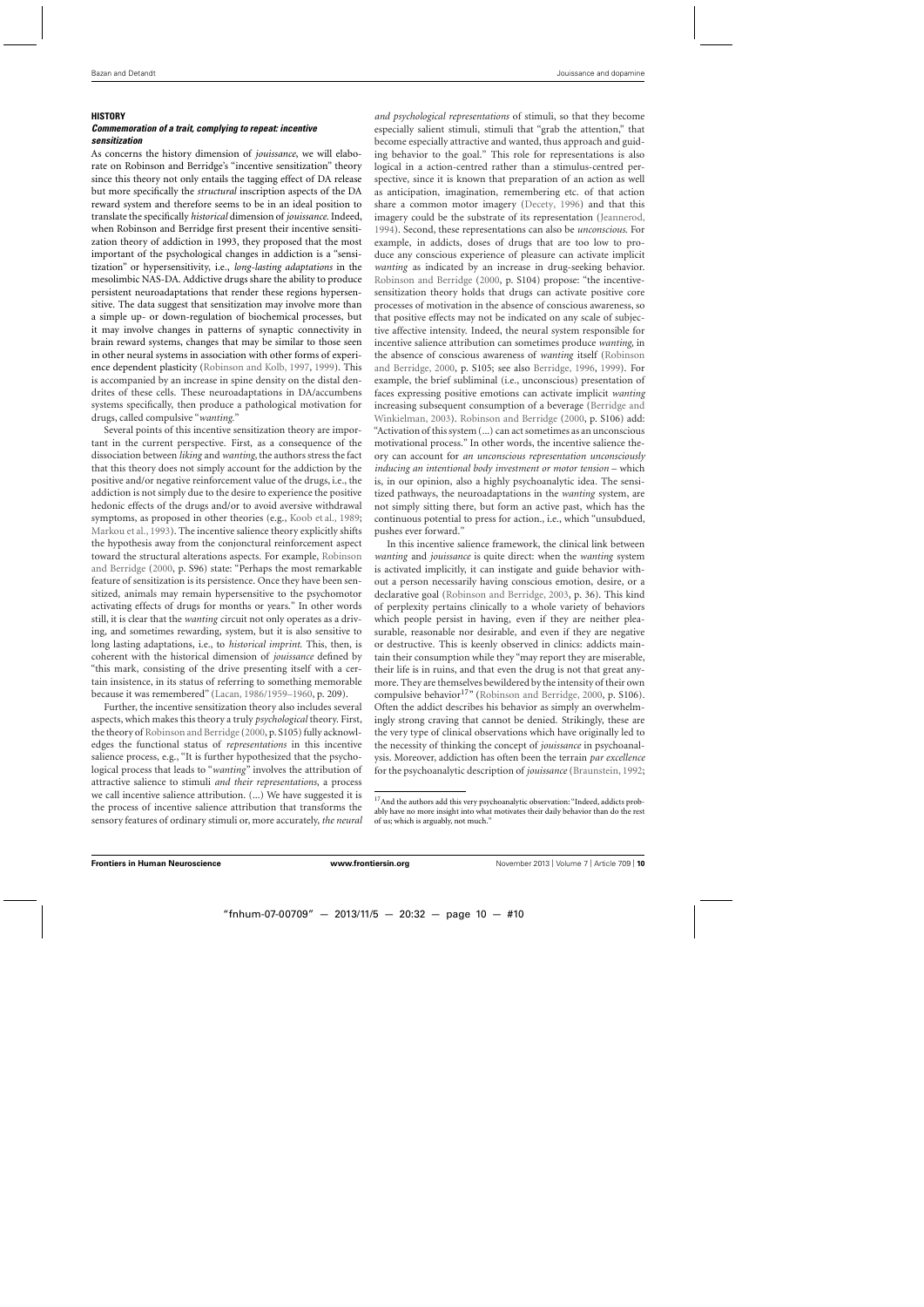<span id="page-10-0"></span>[Delourmel](#page-11-0), [2009](#page-11-0)), with as a basic tenet that it is not the pleasure of the consumption but the *jouissance*, which ties the subject to his addiction. [Robinson and Berridge](#page-11-0) [\(2000](#page-11-0), p. S105) understand reward starting as the combination of *liking* and *wanting* but stress that unlike the wanting systems, the neural systems that mediates the subjective pleasurable effects of drugs do not appear to sensitize. They add: "This may be why addiction is characterized by an increasing dissociation between the incentive value of drugs (how much they are wanted) and their subjective pleasurable effects (how much they are liked). With the development of an addiction drugs become pathologically wanted ("craved") and this can occur even if drugs are liked less and less." Again, the parallel with a psychoanalytic reading is striking: the reward as the combination of *liking* and *wanting* could correspond to the inaugural moment of *jouissance*, marking the adequate act which also brings pleasure. The dissociation between pleasure and enjoyment, moreover, could resonate with so-called *morbid jouissance* which accounts for the persistence of behaviors, which may<sup>18</sup> once have been adequate. However, even if they are no longer pleasurable, since they were effectively registered in memory, they will not fade away but will persist and push for their repetition, while most often remaining beyond conscious understanding (see also [Johnson, 2008\)](#page-11-0). Indeed, as said (see Commemoration of a Trait, Complying to Repeat), *jouissance* can persist independently of the object and action still being adequate in respect to the body need or drive from which they historically originated.

# **CONCLUSION**

In other words, it seems that the parallels between the different dimensions of the psychoanalytic concept of *jouissance* and the different aspects of the NAS-DA physiology are quite striking. At the level of the body, the NAS-DA has been proposed to function as

#### **REFERENCES**

- Bazan, A. (2006). Primary process language. *Neuropsychoanalysis* 8, 157– 159.
- Bazan, A. (2007). "An attempt towards an integrative comparison of psychoanalytical and sensorimotor control theories of action," in *Attention and Performance XXII*, eds P. Haggard, Y. Rossetti, and M. Kawato (New York: Oxford University Press), 319–338.
- Bazan, A. (2008). "A mind for resolving the interior-exterior distinctions," in *Simulating the Mind,* eds D. Dietrich, G. Fodor, G. Zucker, and D. Bruckner (Wien: Springer), 394–399.
- Bazan, A. (2009). Not to be confused on free association. *Neuropsychoanalysis* 11, 163–165.
- Bazan,A. (2011). Phantoms in the voice. A neuropsychoanalytic hypothesis on the structure of the unconscious*.*
- *Neuropsychoanalysis* 13, 161–176. Bazan, A. (2012). From sensorimotor inhibition to Freudian repression: insights from psychosis applied to neuroris. *Front. Psychol.* 3:452.
- Bazan, A., and Snodgrass, M. (2012). "On unconscious inhibition: instantiating repression in the brain," in *Trends in Psychodynamic Neuroscience*, eds A. Fotopoulou, D. W. Pfaff, and E. M. Conway (Oxford: Oxford University Press), 307–337.
- Berridge, K. C. (1996). Food reward: brain substrates of wanting and liking. *Neurosci. Biobehav. Rev.* 20, 1–25. doi: 10.1016/0149-7634(95)00033-B

a basic *drive* system much in the same way as described by Freud; *jouissance*then arises when this system goes awry, namely when the action is invested in and for itself, which is structurally bound to happen, as is shown in the phenomena of e.g., autoshaping. The NAS-DA is also the body system which tags actions which have brought (unexpected) reward and as a result of this tagging, a new encounter with the incentive stimulus will fuel a reserve of body energy motivating the organism to search the reward (or to avoid the aversive situation). This highly resonates with Freud's experience of satisfaction where either a bodily need, or a new encounter with "the Thing," will reactivate the mnemic motor image for action upon this "Thing." The tension induced by this reactivation, again, we have referred to as*jouissance*. Third, the mesolimbic NAS-DA is also the axis which functions in a constant instable balancing between reward and anxiety, reflecting the flimsy boundary between enjoyment and pain described for *jouissance*. At the level of the (organism's) history, the NAS-DA is the central operator in the so-called incentive salience theory, which describes how neuroadaptations due to reward can sensitize selectively the *wanting* system while leaving the hedonics or *liking* unchanged. This theory could therefore account for Lacan's historical dimension of *jouissance* defined as a mark referring to something memorable and commemorating an irruption of enjoyment. In both theories the memory traces relentlessly push for action, i.e., push for their repetition, which can explain the perplexifying persistence of behavior while it is no longer pleasurable, and even when it becomes damaging, such as in addiction. For all these reasons, *jouissance* could be described as an accumulation of body tension, fuelling for action, but continuously balancing between reward and anxiety, and both marking the physiology of the body with the history of its commemoration and arising from this inscription as a constant push to act and to repeat. Moroever, it seems that the mesolimbic NAS-DA is a reasonable candidate for its underlying physiological architecture.

# **ACKNOWLEDGMENTS**

The writing of this paper was made possible thanks to a stay of the first author as a fellow at the Stellenbosch Institute for Advanced Study in South-Africa in 2013. Sandrine Detandt is a Research Fellow of the Fonds de la Recherche Scientifique – FNRS-FRESH.

- Berridge, K. C. (1999). "Pleasure, pain, desire and dread: hidden core processes of emotion," in *Well Being: the Foundations of Hedonic Psychology*, eds D. Kahneman, E. Diener, and N. Schwarz (New York: Russell Sage Foundation), 527–559.
- Berridge, K. C. (2007). The debate over dopamine's role in reward: the case of incentive salience. *Psychopharmacology* 191, 391–431. doi: 10.1007/s00213-006-0578-x
- Berridge, K. C., and Kringelbach, M. L. (2008). Affective neuroscience of pleasure: reward in humans and animals. *Psychopharmacology* 199, 457– 480. doi: 10.1007/s00213-008-1099-6 Berridge, K. C., and Robinson,
- T. E. (1998). What is the role

of dopamine in reward: hedonic impact, reward learning, or incentive salience? *Brain Res. Rev.* 28, 309– 369. doi: 10.1016/S0165-0173(98) 00019-8

- Berridge, K. C., and Winkielman, P. (2003). What is an unconscious emotion? (The case for unconscious "liking"). *Cogn. Emot.* 17, 181–211. doi: 10.1080/026999303 02289
- Braunstein, N. (1992). *La jouissance*. Paris: Point hors ligne.
- Bromberg-Martin, E., Matsumoto, M., and Hikosaka, O. (2010). Dopamine in motivation control: rewarding, aversive, and alerting, *Neuron* 68, 815–834. doi: 10.1016/j.neuron.2010.11.022

<sup>18</sup>*Or may not*: Indeed, in *Beyond the pleasure principle* [Freud](#page-11-0) [\(1955/1920\)](#page-11-0) explains how a subject may also comply to repeat actions which were never pleasurable or adequate in the first place. He further indicates that the binding effect, which is a first necessary step toward discharge, is in this repetition probably the decisive element. In other words, acting upon a traumatic experience, even if this action is inadequate in bringing relief, is, in and by itself better than sideration, because the mere action channels the threatening accumulation of quantities toward a dischargeable motor form.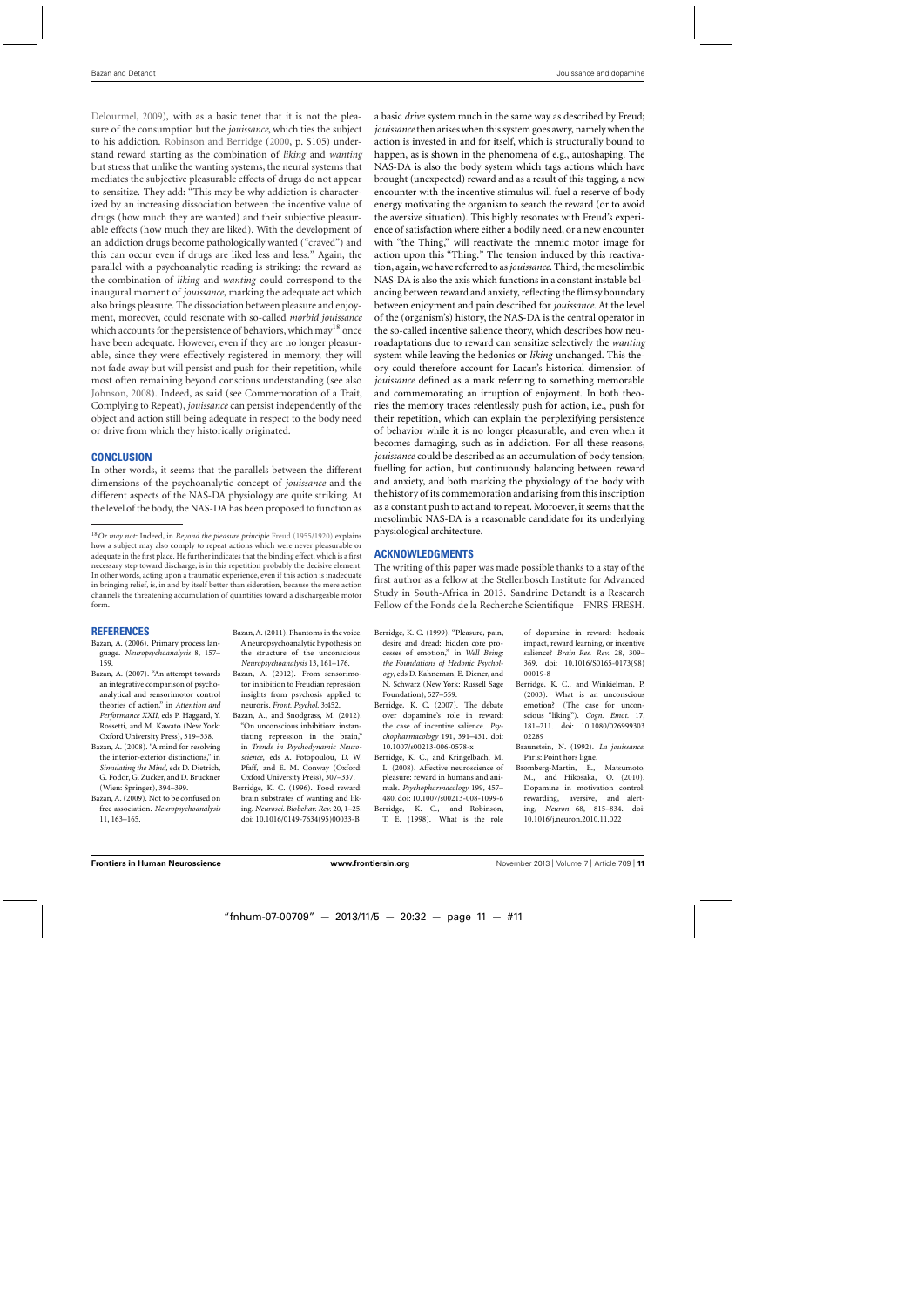- <span id="page-11-0"></span>Decety, J. (1996). Neural representations for action, *Rev. Neurosci.* 7, 285–297.
- Delourmel, C. (2009). L'addiction, une quête de plaisir... ou de jouissance? *Perspect. Psychiatr.* 48, 45–50.
- Di Ciano, P., Cardinal, R. N., Cowell, R. A., Little, S. J., and Everitt, B. J. (2001). Differential involvement of NMDA, AMPA/kainate, and dopa- mine receptors in the nucleus accumbens core in the acquisition and performance of pavlovian approach behavior. *J. Neurosci.* 21, 9471–9477.
- Elmquist, J. K., Elias, C. F., and Saper, C. B. (1999). From lesions to leptin: hypothalamic control of food intake and body weight. *Neuron* 22, 221–232. doi: 10.1016/S0896- 6273(00)81084-3
- Evans, D. (1996). *An Introductory Dictionary of Lacanian Psychoanalysis*. London: Routledge, 91–92.
- Freud, S. (1956/1895a). "Esquisse d'une psychologie scientifique," in *Naissance de la psychanalyse*, ed. A. Berman, trans. (Paris: PUF).
- Freud, S. (1915). "The unconscious," *The Standard Edition of the Complete PsychologicalWorks of Sigmund Freud*, Vol. 14, ed. J. Strachey (London: Hogarth Press), 159–215.
- Freud, S. (1917/1914–1916). "Mourning and melancholia," in *The Standard Edition of the Complete Psychological Works of Sigmund Freud,* ed. J. Strachey, trans. (London: Hogarth Press), 251.
- Freud, S. (1949/1905). "Three essays on the theory of sexuality," in *The Standard Edition of the Complete Psychological Works of Sigmund Freud*, J. Strachey, trans. (London: Imago Publishing).
- Freud, S. (1955/1920). "Beyond the pleasure principle," in *The Standard Edition of the Complete Psychological Works of Sigmund Freud*, ed. J. Strachey, trans. (London: Hogarth Press).
- Freud, S. (1999/1895b). "On the grounds for detaching a particular syndrome from neurasthenia under the description "anxiety neurosis"," in *The Standard Edition of the Complete PsychologicalWorks of Sigmund Freud*, Vol. III (London: Vintage Classic).
- Freymann, J. R., Scherrer, F., and Jamet, P. (2012). *Les pulsions I – Pulsion et jouissance. Echanges dialogués du 09/06/2009, disponible en ligne sur le site de FEDEPSY*. Available at: http://www.fedepsy.org/pageArticle. php?id=40&PHPSESSID=b40b9c35a 30e77fd1989c5f95b0f9e3b
- Gallese, V. (2000). The inner sense of action: agency and motor

representations. *J. Conscious. Stud.* 7, 23–40.

- Gibson, J. (1977). "The theory of affordances," in *Perceiving, Acting, and Knowing: Toward an Ecological Psychology*, eds R. Shaw and J. Bransford (Hillsdale, NJ: Lawrence Erlbaum), 67–82
- Haberny, S. L., Berman, Y., Meller, E., and Carr, K. D. (2004). Chronic food restriction increases D-1 dopamine receptor agonist-induced phosphorylation of extracellular signal-regulated kinase 1/2 and cyclic AMP response elementbinding protein in caudate putamen and nucleus accumbens. *Neuroscience* 125, 289–298. doi: 10.1016/j.neuroscience.2004.01.037
- Haberny, S. L., and Carr, K. D. (2005). Food restriction increases<br>NMDA receptormediated calreceptormediated calcium/calmodulin kinase II and NMDA receptor/extracellular signalrelated kinase 1/2-mediated cyclic AMP response element-binding protein phosphorylation in nucleus accumbens upon D-1 dopamine receptor stimulation in rats. *Neuroscience* 132, 1035–1043. doi: 10.1016/j.neuroscience.2005.02.006
- Hebb, D. O. (1949). *The Organization of Behavior: A Neuropsychological Theory*. New York: Wiley.
- Hoffmann, P. (2012/2009). "Le champ intime des jouissances: Préface," in *La jouissance au fil de l'enseignement de Lacan*, eds J.-M. Jadin and M. Ritter (Toulouse: Erès).
- Jadin, J.-M. (2012/2009). "Une neuropsychologie de la jouissance," in *La jouissance au fil de l'enseignement de Lacan*, eds J.-M. Jadin and M. Ritter (Toulouse: Erès).
- Jeannerod, M. (1994). The representing brain: neural correlates of motor intention and imagery. *Behav. Brain Sci.* 17, 187–245. doi: 10.1017/S0140525X00034026
- Jeannerod, M., and Decety, J. (1995). Mental motor imagery: a window into the representational stages of action. *Curr. Opin. Neurobiol.* 5, 727–732. doi: 10.1016/0959- 4388(95)80099-9
- Johnson, B. (2008). Just what lies "beyond the pleasure principle"? *Neuropsychoanalysis* 10, 201–2012.
- Kelley, A. E., Baldo, B. A., and Pratt, W. E. (2005a). A proposed hypothalamic-thalamic-striatal axis for the integration of energy balance, arousal, and food reward. *J. Comp. Neurol.* 493, 72–85. doi: 10.1002/cne.20769
- Kelley, A. E., Baldo, B. A., Pratt, W. E., and Will, M. J. (2005b). Corticostriatal-hypothalamic cir-

cuitry and food motivation: integration of energy, action and reward. *Physiol. Behav.* 86, 773–795. doi: 10.1016/j.physbeh.2005.08.066

- Knutson, B., Fong, G. W., Adams, C. M., Varner, J. L., and Hommer, D. (2001). Dissociation of reward anticipation and outcome with event-related fMRI. *Neuroreport* 12, 3683–3687. doi: 10.1097/00001756-200112040- 00016
- Koob, G. F., Stinus, L., Lemoal, M., and Bloom, F. E. (1989). Opponent process theory of motivation: neurobiological evidence from studies of opiate dependence. *Neurosci. Biobehav. Rev.* 13, 135–140. doi: 10.1016/S0149-7634(89)80022-3
- Koob, G. F., and Volkow, N. D. (2010). Neurocircuitry of addiction. *Neuropsychopharmacology* 35, 217–238. doi: 10.1038/npp.2009.110
- Kupfermann, I., Kandel, E. R., and Iversen, S. (2000). "Motivational and addictive states," in *Principles of Neural Science,* eds E. R. Kandel, J. H. Schwartz, and T. M. Jessell (New York: McGraw-Hill), 998–1012.
- Lacan, J. (1965–1966). *L'objet de la psychanalyse*, séminaire inédit, 27 avril 1966.
- Lacan, J. (1966–1967). *La logique du fantasme*, séminaire inédit, 30 mai 1967.
- Lacan, J. (1999/1972–1973). *Encore*, Le séminaire, Livre XX. Paris: Seuil.
- Lacan, J. (1975/1953–1954). *Les écrits techniques de Freud,* Le séminaire. Livre I. Paris: Seuil.
- Lacan, J. (1978/1954–1955). *Le moi dans la théorie de Freud et dans la technique de la psychanalyse*, Le séminaire. Livre II. Paris: Seuil.
- Lacan, J. (1986/1959–1960). *The Ethics of Psychoanalysis*, *Seminar VII* (D. Porter, trans.) Paris: Seuil.
- Lacan, J. (1991/1969–1970). *L'envers de la psychanalyse*, Le Séminaire, Livre XVII. Paris: Seuil.
- Lacan, J. (1994/1956–1957). *La relation d'objet*. Le séminaire. Livre IV. Paris: Seuil.
- Marie, P. (2004). La jouissance. *Topique* 86, 21–32. doi: 10.3917/top.086.0021
- Markou, A., Weiss, F., Gold, L. H., Caine, S. B., Schulteis, G., and Koob, G. K. (1993). Animal models of drug craving. *Psychopharmacology* 112, 163–182. doi: 10.1007/BF0224 4907
- Olds, J. (1956). Pleasure centers in the brain. *Sci. Am.* 105–116.
- Olds, J., and Milner, P. (1954). Positive reinforcement produced by electrical stimulation of septal area and other regions of rat brain. *J. Comp. Physiol. Psychol.* 47, 419–427. doi: 10.1037/h0058775
- Panksepp, J. (1998). *Affective Neuroscience: The Foundations of Human and Animal Emotions*. New York: Oxford University Press.
- Reynolds, S. M., and Berridge, K. C. (2001). Fear and feeding in the nucleus accumbens shell: rostrocaudal segregation of GABA-elicited defensive behavior versus eating behavior. *J. Neurosci.* 21, 3261–3270.
- Robin, D. (2006). La jouissance de l'esclave. *J. fr. psychiatr.* 24, 29–31. doi: 10.3917/jfp.024.31
- Robinson, T. E., and Berridge, K. C. (1993). The neural basis of drug craving: an incentive– sensitization theory of addiction. *Brain Res. Rev.* 18, 247–291. doi: 10.1016/0165- 0173(93)90013-P
- Robinson, T. E., and Berridge, K. C. (2000). The psychology and neurobiology of addiction: an incentive-sensitization view. *Addiction* 95(Suppl. 2), 91–117. doi: 10.1080/09652140050111681
- Robinson, T. E., and Berridge, K. C. (2003). Addiction. *Annu. Rev. Psychol.* 54, 25–53. doi: 10.1146/annurev.psych.54.101601.14 5237
- Robinson, T. E., and Kolb, B. (1997). Persistent structural modifications in nucleus accumbens and prefrontal cortex neurons produced by previous experience with amphetamine. *J. Neurosci.* 17, 8491–8497.
- Robinson, T. E., and Kolb, B. (1999). Alterations in the morphology of dendrites and dendritic spines in the nucleus accumbens and prefrontal cortex following repeated treatment with amphetamine or cocaine. *Eur. J. Neurosci.* 11, 1598– 1604. doi: 10.1046/j.1460-9568.1999. 00576.x
- Rothman, R. B., and Glowa, J. R. (1995). A review of the effects of dopaminergic agents on humans, animals, and drug-seeking behavior, and its implications for medication development. Focus on GBR 12909. *Mol. Neurobiol.* 11, 1–19. doi: 10.1007/BF027 40680
- Salamone, J. D., Correa, M., Farrar, A., and Mingote, S. M. (2007). Effort-related functions of nucleus accumbens dopamine and associated forebrain circuits. *Psychopharmacology (Berl.)* 191, 461–482. doi: 10.1007/s00213-006- 0668-9
- Scherrer, F. (2010). La fugue ou les paradoxes de la jouissance. Réflexions à propos de "La jouissance au fil de l'enseignement de Lacan". *Essaim* 25, 119–156. doi: 10.3917/ess.025.0119
- Schultz, W. (1992). Activity of dopamine neurons in the behaving